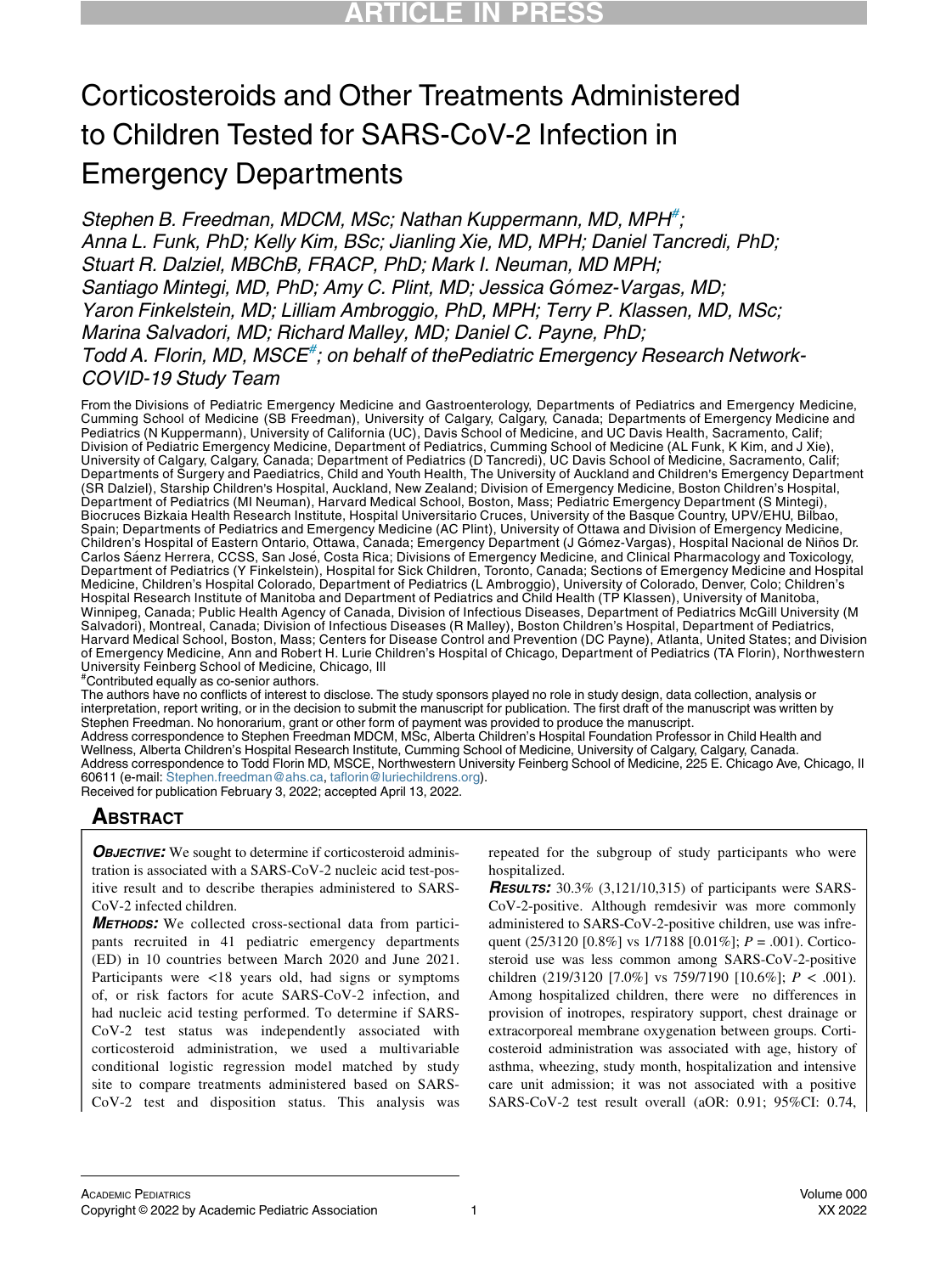1.12) or among the subgroup of those hospitalized (aOR: 1.04; 95%CI: 0.75, 1.44).

**CONCLUSIONS:** Few disease-specific treatments are provided to SARS-CoV-2-positive children; clinical trials evaluating therapies in children are urgently needed.

### WHAT'S NEW

Few SARS-CoV-2 infected children receive SARS-CoV-2 specific therapies. There was no independent association between corticosteroid use and SARS-CoV-2 test status, even among those hospitalized. There is a need for clinical trials that provide pediatric-specific data to guide therapy in children.

OVER THE COURSE of the SARS-CoV-2 pandemic, the pediatric burden of disease has increased. As of December 2021, children represented 15.7% of all cases reported in the United States, $\frac{1}{x}$  $\frac{1}{x}$  $\frac{1}{x}$  and the hospitalization rate among children during the fourth wave exceeds those seen during earlier waves<sup>[2](#page-10-1)</sup> with more than 30% of hospitalized children having severe COVID-19. $3$  However, we have limited knowledge of treatments provided to children with COVID-19 in emergency departments (ED) and during hospitalization and such data can identify interventions in need of pediatric-specific evidence to inform use.

Reports from early 2020 that included 115 hospitalized children described the use of hydroxychloroquine (30% −37%), remdesivir (6%−8%), corticosteroids (4%  $-11\%$ ), and tocilizumab (2%–5%).<sup>[4](#page-10-3)[,5](#page-10-4)</sup> In one study, additional treatments included anticoagulation (28%), azithromycin (20%), and anakinra  $(11\%)$ <sup>[4](#page-10-3)</sup> A recent multinational database study reported significant heterogeneity across countries in the use of treatments among hospitalized children.<sup>[6](#page-10-5)</sup> Notably, corticosteroids were administered to between 25% and 35% of children in the US but just 7% of children in Korea. Moreover, a study from the United Kingdom reported that 69% of children hospitalized with COVID-19 received antibiotics.<sup>[7](#page-10-6)</sup>

Although several drugs have recently been approved for use in children with COVID-19 (eg, monoclonal antibodies), the extension of their use to include neonates and young children was based primarily on adolescent and adult safety and efficacy data.<sup>[8](#page-10-7)</sup> Moreover, the mainstay of therapy among critically ill adults, dexamethasone,<sup>[9](#page-10-8)</sup> remains essentially an unevaluated option in children and although pediatric data are lacking, a clinicaltrials.gov search on December 17, 2021 revealed no active COVID-19 corticosteroid pediatric studies. Thus, there are few pediatric SARS-CoV-2 specific treatment options avail-able based on pediatric clinical trial data.<sup>[10](#page-10-9)</sup>

To shed light on this issue, we sought to describe and compare treatments provided to children tested for SARS-CoV-2 infection based on test result and disposition status. Treatments provided were grouped based on timing of administration: 1) prior to the ED visit (ie, prehospital), and 2) during the hospital visit (ie, in the ED or the subsequent hospitalization (if required)). We additionally KEYWORDS: adrenal cortex hormones; child, hospitalized; COVID-19; emergency service, hospital; SARS-CoV-2

#### ACADEMIC PEDIATRICS 2022;XXX:1−12

determined if, among hospitalized children, SARS-CoV-2 test-result status was associated with corticosteroid administration. As most children with COVID-19 discharged home from the ED are unlikely to experience complications, we hypothesized that among these children, treatments would not differ by SARS-CoV-2 test status. Among those hospitalized, given the benefits seen in adults associated with corticosteroid administration, we hypothesized that a higher proportion of SARS-CoV-2 positive children would receive corticosteroids.

### **METHODS**

### STUDY DESIGN & SETTING

The Pediatric Emergency Research Network's (PERN)- COVID-19 prospective study recruited children with suspected acute SARS-CoV-2 infections presenting for care in one of 41 participating pediatric EDs in 10 countries between March 18, 2020 and June 15, 2021.<sup>11</sup> We report cross-sectional data (database export performed July 26, 2021) related to the index ED visit and subsequent hospitalization, if required.

### PARTICIPANTS & RECRUITMENT

Eligible participants were <18 years old, tested for SARS-CoV-2 because of suspected acute infections, and included SARS-CoV-2-positive and negative children. Children diagnosed or presumed to have multisystem inflammatory syndrome in children (MIS-C) were excluded from this analysis. Testing indications varied by institution and were modified as the pandemic evolved. Only those who underwent nucleic acid testing from the nasopharynx, nares, or throat were included in this analysis (ie, those who only underwent antibody testing were excluded given the low sensitivity of these tests during the acute illness)<sup>[12](#page-10-11)</sup>. Those whose caregivers declined consent and children who declined assent, when appropriate, were excluded. Research ethics board approval was obtained at all participating institutions, with varying requirements for documentation of consent and assent (eg, verbal, electronic, and written).

At most study sites, research assistants received a list of all potentially eligible children daily along with their test results. At study initiation, nucleic acid testing capacity was limited, thus we attempted to recruit all children tested for SARS-CoV-2 infections. Over time, the number of children tested for SARS-CoV-2 increased. Therefore, the protocol was revised to have sites consecutively recruit all SARS-CoV-2-positive children and to sequentially contact test-negative children (starting with the first children tested each day) to a maximum of 5 children per day. As the positivity rate varied between sites, to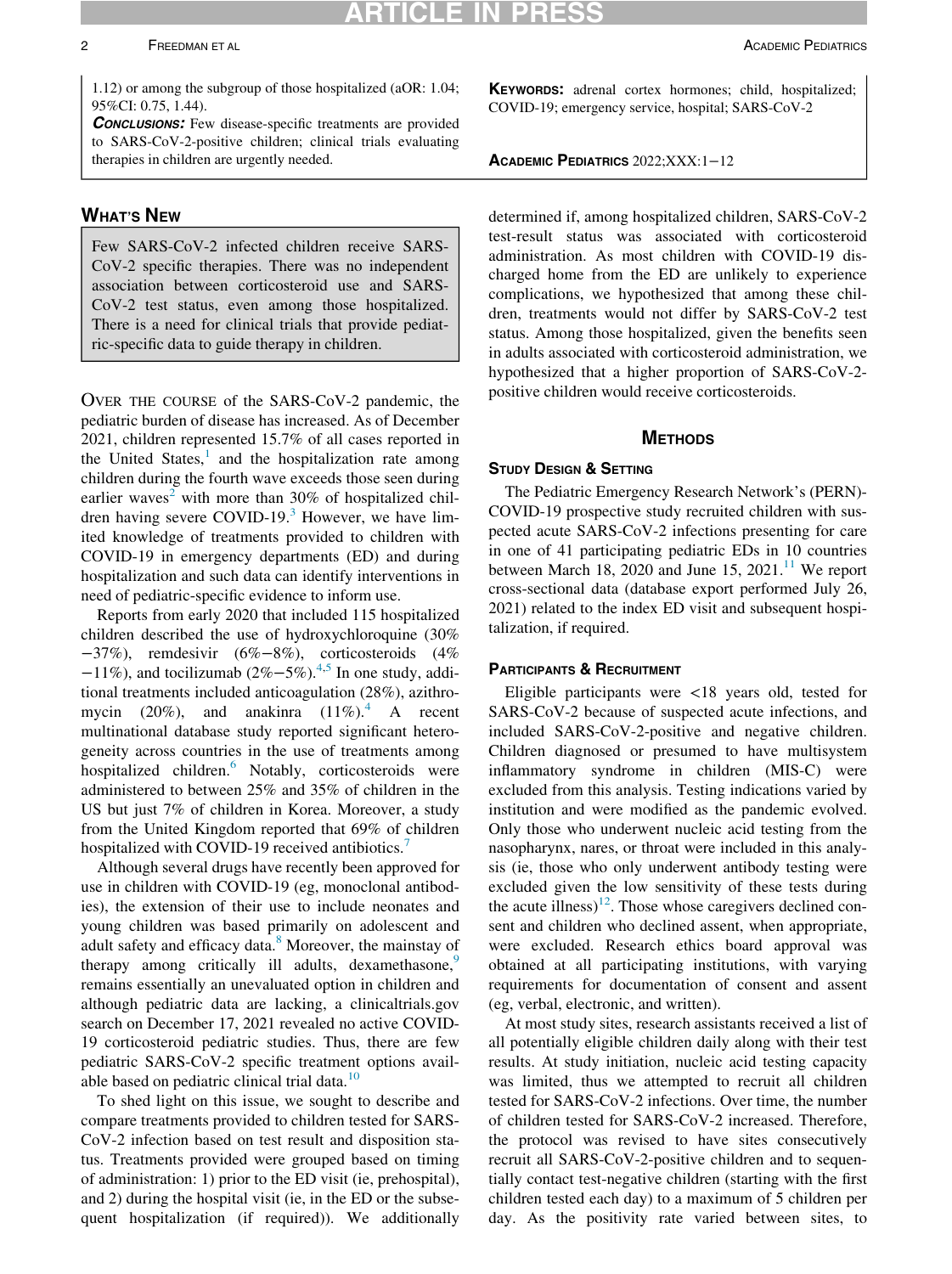### ARTICLE IN

minimize sampling bias and promote similar proportions of test-positive participants across study sites, on September 8, 2020, the recruitment model was revised to have sites recruit all positive children along with two SARS-CoV-2 test-negative children from the same day for each positive child recruited (ie, 1:2 ratio).

### DATA COLLECTION

Participant demographic, epidemiologic, chronic conditions/comorbidities, and clinical data were collected from caregivers shortly after the ED visit. Information was extracted from the medical record regarding the index ED visit and subsequent hospitalization, if required. Case report forms were modified as therapeutic considerations and our understanding of COVID-19 in children evolved. This led us to add data fields during the course of the study (eg, anosmia, ageusia); [eTable 1.](#page-10-12) Study procedures were standardized through the use of a manual of operations. Data quality rules were programmed within RED-Cap, with data quality checks performed by the study statistician. Queries were issued for key variables that were missing, out of range or discrepant using REDCap's data resolution workflow.

### SARS-COV-2 TESTING & TREATMENT

This pragmatic observational study did not specify the approach to detection of SARS-CoV-2 infection. Local practices and illness severity dictated isolation, investigations, treatment, and hospitalization decisions.

### SAMPLE SIZE

The PERN-COVID-19 prospective study intended to recruit up to 12,500 participants to acquire the 50+ COVIDpositive children who experienced the study's primary objective. $11$  When the target number of children experiencing the primary outcome had been recruited, no additional participants were enrolled. During planning of the parent study, we anticipated that the proposed target number of participants would provide sufficient precision for the current study, as reflected by the 95% confidence intervals.

#### STATISTICAL ANALYSIS

Continuous and categorical variables were summarized with medians and interquartile ranges and frequencies and percentages, respectively. For betweengroup comparisons, Cochran−Mantel−Haenszel and van Elteren tests stratified by study site were used for categorical and continuous variables, respectively. Predictors of corticosteroid administration were evaluated in all study participants, and in an a priori subgroup of those who were hospitalized, using multivariable conditional logistic regression, with the study site variable used to form the matched sets of observations.<sup>[13](#page-10-13)</sup> The dependent variable (corticosteroids − oral, or intravenous) was limited to administration in the ED, hospital, or prescribed at ED discharge (ie, administration prior to the ED visit was excluded). The following independent variables were included in the model −

SARS-CoV-2 nucleic acid result, age, time-period (ie, each month identified chronologically), history of asthma, other chronic conditions/comorbidities, and wheezing on ED examination. In the model with all participants, we included hospitalization as a covariate; in the hospitalized participant analysis, we included intensive care unit (ICU) admission as a covariate. Children admitted to an observation unit were classified as 'hospitalized.' In both models, we included interaction terms between SARS-CoV-2 test results and study time period. As corticosteroids are routinely administered to children with asthma, we performed a sensitivity analysis excluding those with a history of asthma and those who were diagnosed as having an asthma exacerbation, wheeze, or reactive airways disease to allow for a focused assessment of corticosteroid use in COVID-19 disease. No correction for multiple pairwise comparisons was performed because of the exploratory nature of the study. Because only 1% of participants had missing data related to key variables, missing data were not imputed [\(eTable 2 in the](#page-10-12) [Supplement](#page-10-12)). Statistical significance was designated as  $P \leq .05$  (2-sided). Analyses were performed using SPSS 25.0 (IBM Corp. Released 2017. IBM SPSS Statistics for Windows, Version 25.0. Armonk, NY: IBM Corp.) and Stata 15.0 (College Station, TX: StataCorp LLC).

### **RESULTS**

We enrolled 10,315 children who met all study eligibility criteria were enrolled; [Figure.](#page-3-0) SARS-CoV-2 nucleic acid testing was positive for 3121 (30.3%) study participants, with the proportion positive varying by geographic region and race and/or ethnicity; [Table 1,](#page-4-0) [eTables 3,](#page-10-12) and [4](#page-10-12). Compared to test-negative children, SARS-CoV-2-positive children were more likely to have been febrile and have respiratory symptoms; [eTable 5.](#page-10-12) While they more often reported ageusia and anosmia ( $P < .001$ ), these symptoms were uncommon, reported by 6.8% (166/2444) and 6.5% (160/2444) of SARS-CoV-2 positive children, respectively. SARS-CoV-2-positive children were less likely to have an underlying medical condition and gastrointestinal symptoms; [Table 1,](#page-4-0) [eTables 5,](#page-10-12) and [6](#page-10-12). Prior to the index ED visit, SARS-CoV-2-positive children were less likely to have received a corticosteroid, antibiotics, and ibuprofen (all  $P < .001$ ; [Table 2\)](#page-5-0). Although SARS-CoV-2-positive children were less frequently hospitalized at the index ED visit (638/3121 [20.4%] vs 1780/7194 [24.7%];  $P < .001$ ), ICU admission did not differ between test-positive and negative children (90/3121 [2.9%] vs.  $190/7194$   $[2.6\%]$ ;  $P = .53$ ).

### TREATMENTS BY SARS-COV-2 STATUS

Few SARS-CoV-2-positive children received specific therapies including corticosteroids (219/3120; 7.0%), antivirals (43/3120; 1.4%), intravenous immunoglobulin (IVIG; 14/2518; 0.6%), and convalescent plasma (4/2518; 0.2%); [Table 3](#page-6-0). Although corticosteroid use was less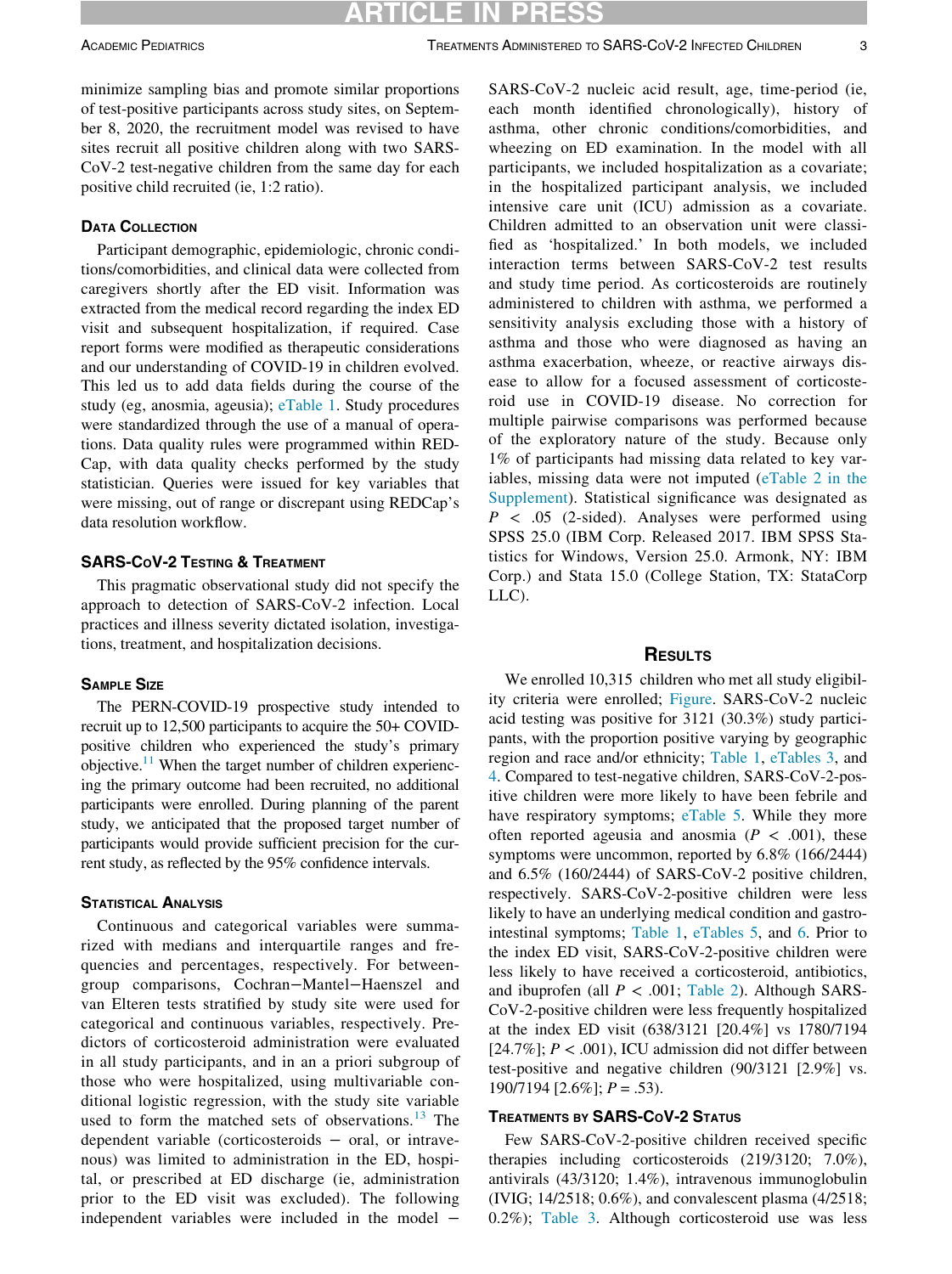### **RTICLE**

<span id="page-3-0"></span>

Figure. Study participants. NA, Nucleic Acid; MIS-C, Multisystem inflammatory syndrome in children.

common among SARS-CoV-2-positive, compared with test-negative children (219/3120 [7.0%] vs 759/7190 [10.6%];  $P < .001$ ), usage was more frequent among SARS-CoV-2 positive children who experienced severe outcomes (38/89 [42.7%] vs 180/3017 [6.0%];  $P < .001$ ). Similar proportions of SARS-CoV-2-positive and negative children received antiviral medications except for remdesivir which was more frequently administered to SARS-CoV-2-positive children (25/3120 [0.8%] vs 1/ 7188 [0.01%];  $P = .001$ ), particularly those who experienced severe outcomes (18/89 [20.2%]). Antibiotics were less commonly administered to SARS-CoV-2 test-positive children (396/3120 [12.7%] vs 1138/7192 [15.8%];  $P <$ .001); [Table 3,](#page-6-0) [eTable 7.](#page-10-12)

### TREATMENTS BY SARS-COV-2 STATUS IN HOSPITALIZED **PARTICIPANTS**

Among hospitalized children, medications administered included corticosteroids (507/2416; 21.0%), antivirals (88/ 2416; 3.6%), and IVIG (31/1515; 2.0%); [Table 4.](#page-7-0) Corticosteroid use was less frequent in SARS-CoV-2 test-positive compared with test-negative children (110/637 [17.3%] vs 397/1779 [22.3%];  $P = .04$ ). When comparing only children without histories of asthma or wheezing on examination, there was no difference in corticosteroid use between

those who were SARS-CoV-2 test-positive (49/487 [10.1%]) and test-negative  $(131/1273$  [10.3%]);  $P = .90$ , [eTable 8](#page-10-12), and [eFigure 1 in the Supplement](#page-10-12). Remdesivir was administered almost exclusively to SARS-CoV-2-positive children ([25/637 [3.9%] vs 1/1779 [0.1%];  $P = .001$ ; [Table 4](#page-7-0). While albuterol use was less common among SARS-CoV-2-positive hospitalized children ([88/ 609  $\{14.4\% \}$  vs 350/1734  $[20.2\%]$ ;  $P = .001$ ), the use of respiratory ([148/608 {24.3%} vs 376/1735 [21.7%];  $P = .53$ ] and inotropic support ([20/603 {3.3%} vs 27/ 1730  $[1.6\%]$ ;  $P = .09$ ) did not differ between groups.

#### CORTICOSTEROID ADMINISTRATION

SARS-CoV-2 detection was not associated with corticosteroid administration (aOR: 0.58 [0.27, 1.26]); [Table 5.](#page-8-0) In the full participant analysis, corticosteroid administration was associated with age, history of asthma and other chronic conditions/comorbidities, wheezing on examination, and hospitalization. In the subgroup of hospitalized children, the same variables, except for chronic conditions/comorbidities, remained associated with corticosteroid use while SARS-CoV-2 detection was not associated with corticosteroid use (aOR: 0.65 [0.23, 1.84]). Sensitivity analysis excluding participants with histories of asthma and those diagnosed as having an asthma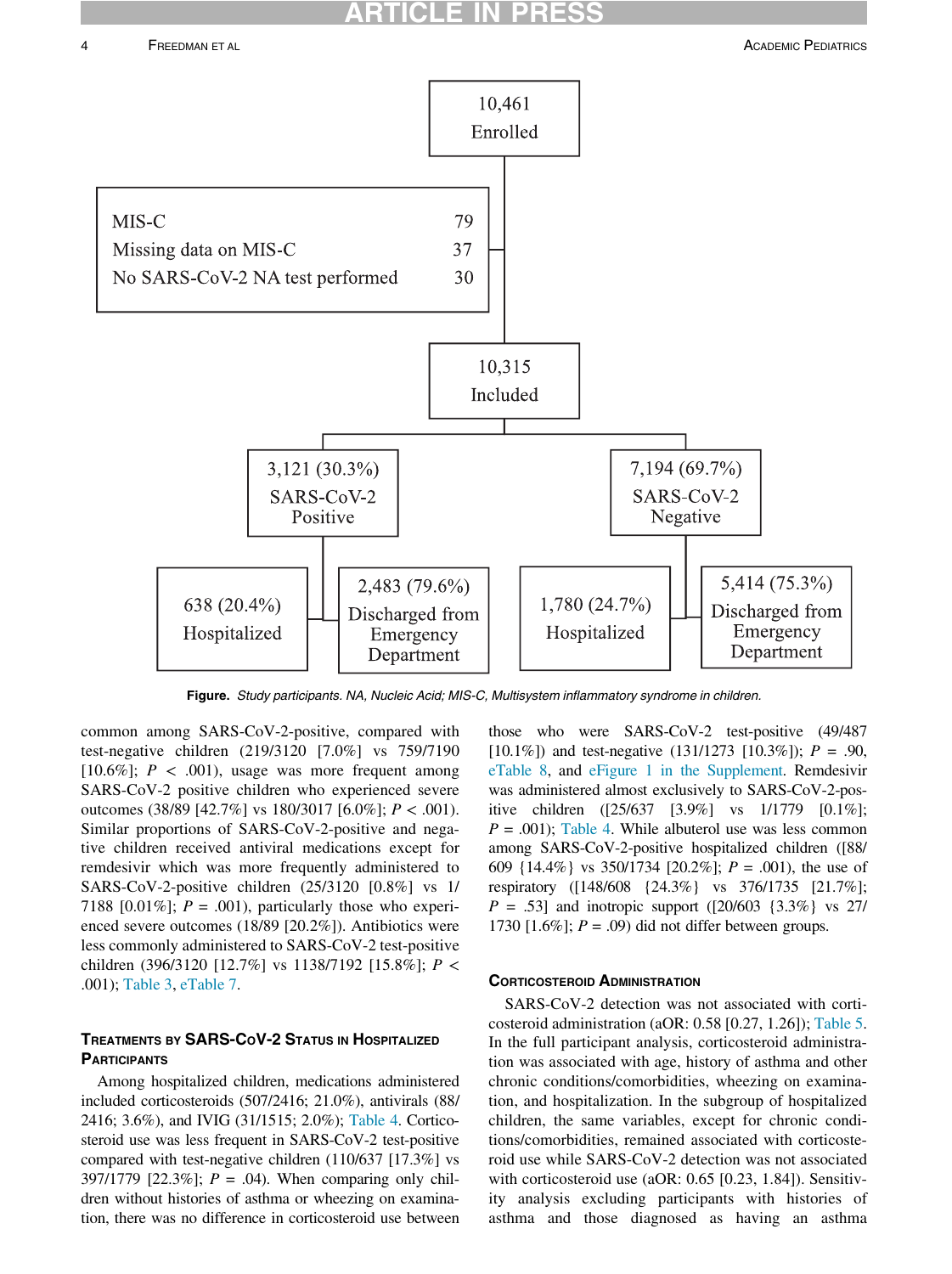### RTICLE IN

|                                                                                                                                         | All Study Participants               |                                                        |         | <b>Hospitalized Study Participants</b> |                                              |         |
|-----------------------------------------------------------------------------------------------------------------------------------------|--------------------------------------|--------------------------------------------------------|---------|----------------------------------------|----------------------------------------------|---------|
|                                                                                                                                         | SARS-CoV-2<br>Positive<br>$N = 3121$ | SARS-CoV-2<br>Negative<br>$N = 7194$                   | P Value | SARS-CoV-2<br>Positive<br>$N = 638$    | SARS-CoV-2<br>Negative<br>$N = 1780$         | P Value |
|                                                                                                                                         |                                      | <b>Demographic Characteristics</b>                     |         |                                        |                                              |         |
| Age <sup>'</sup>                                                                                                                        |                                      |                                                        |         |                                        |                                              |         |
| $<$ 60 Days, n $(\%)$                                                                                                                   | 147/3121 (4.7)                       | 206/7194 (2.9)                                         | < .001  | 72/638 (11.3)                          | 120/1780 (6.7)                               | < 0.001 |
| 60 Days- < 2 Years, $n$ (%)                                                                                                             | 1066/3121 (34.2)                     | 2553/7194 (35.5)                                       | .20     | 157/638 (24.6)                         | 452/1780 (25.4)                              | .02     |
| 2 Years $-$ < 5 Years, n $(\%)$                                                                                                         | 529/3121 (16.9)                      | 1619/7194 (22.5)                                       | < .001  | 102/638 (16.0)                         | 308/1780 (17.3)                              | .16     |
| 5 Years-<12 Years, n (%)                                                                                                                | 754/3121 (24.2)                      | 1787/7194 (24.8)                                       | .48     | 146/638 (22.9)                         | 492/1780 (27.6)                              | .06     |
| 12 Years-<18 Years, n (%)                                                                                                               | 625/3121 (20.0)                      | 1029/7194 (14.3)                                       | < .001  | 161/638 (25.2)                         | 408/1780 (22.9)                              | .002    |
| Male sex, $n$ $%$                                                                                                                       | 1630/3121 (52.2)                     | 3865/7194 (53.7)                                       | .15     | 348/638 (54.5)                         | 982/1780 (55.2)                              | .39     |
| Underlying Medical Condition,<br>$n$ (%)                                                                                                | 471/3118 (15.1)                      | 1509/7178 (21.0)                                       | < .001  | 177/637 (27.8)                         | 586/1779 (32.9)                              | .77     |
| Race, Self-Reported, US Only,<br>$n (\%)$                                                                                               |                                      |                                                        |         |                                        |                                              |         |
| American Indian or Alaska<br>Native                                                                                                     | 9/1974(0.5)                          | 12/3490 (0.3)                                          | .65     | 2/372 (0.5)                            | 1/1201(0.1)                                  | .18     |
| Asian                                                                                                                                   | 51/1974 (2.6)                        | 108/3490 (3.1)                                         | .32     | 8/372(2.2)                             | 39/1201 (3.9)                                | .12     |
| <b>Black or African American</b>                                                                                                        | 695/1974 (35.2)                      | 911/3490 (26.1)                                        | < .001  | 103/372 (27.7)                         | 289/1201 (24.1)                              | .73     |
| Hispanic or Latino                                                                                                                      | 694/1974 (35.2)                      | 680/3490 (19.5)                                        | < .001  | 106/372 (28.5)                         | 180/1201 (15.0)                              | < .001  |
| Native Hawaiian or Other<br>Pacific Islander                                                                                            | 12/1974 (0.6)                        | 7/3490 (0.2)                                           | .02     | 2/372(0.5)                             | 3/1201(0.2)                                  | .41     |
| White                                                                                                                                   | 319/1974 (16.2)                      | 1357/3490 (38.9)                                       | < .001  | 104/372 (28.0)                         | 568/1201 (47.3)                              | < 001   |
| Other or mixed                                                                                                                          | 194/1974 (9.8)                       | 415/3490 (11.9)<br><b>Enrolment Period</b>             | .02     | 47/372 (12.6)                          | 121/1201 (10.1)                              | .44     |
| March-May 2020, n (%)                                                                                                                   | 218/3121 (7.0)                       | 1996/7194 (27.7)                                       | < 001   | 63/638 (9.9)                           | 574/1780 (32.2)                              | < .001  |
| June-August 2020, n (%)                                                                                                                 | 842/3121 (27.0)                      | 2807/7194 (39.0)                                       | < .001  | 189/638 (29.6)                         | 781/1780 (43.9)                              | .001    |
| September-November, n<br>$(\% )$                                                                                                        | 751/3121 (24.1)                      | 918/7194 (12.8)                                        | < .001  | 148/638 (23.2)                         | 195/1780 (11.0)                              | < .001  |
| December 2020-February<br>2021, n (%)                                                                                                   | 753/3121 (24.1)                      | 768/7194 (10.7)                                        | < .001  | 142/638 (22.3)                         | 137/1780 (7.7)                               | < .001  |
| March 2021-June 2021, n<br>(% )                                                                                                         | 557/3121 (17.8)                      | 705/7194 (9.8)                                         | < .001  | 96/638 (15.0)                          | 93/1780 (5.2)                                | .004    |
|                                                                                                                                         |                                      | <b>Emergency Department Clinical Examination</b>       |         |                                        |                                              |         |
| Triage Temperature, °C,<br>Median (IQR)                                                                                                 | 37.1 (36.7, 37.8)<br>$N = 3069$      | 37.1 (36.7, 37.9)<br>$N = 7105$                        | .97     | 37.1 (36.7, 38.0)<br>$N = 626$         | 37.0 (36.7, 37.6)<br>$N = 1757$              | .15     |
| Triage Heart Rate, beats/min-<br>ute, Median (IQR)                                                                                      | 122 (102, 145)<br>$N = 3024$         | 126 (104, 148)<br>$N = 7051$                           | .002    | 126 (106, 150) N = 621                 | 125 (102, 149)<br>$N = 1742$                 | .22     |
| Triage Respiratory Rate,<br>Breaths/Minute, Median<br>(IQR)                                                                             |                                      | 26 (20, 33) N = 2882 26 (22, 34) N = 6825              | < .001  | $26(22, 36)$ N = 591                   | $26(20, 36) N = 1670$                        | .09     |
| Triage Oxygen Saturation,<br>Room Air, Median (IQR)                                                                                     |                                      | 98 (97, 100) N = 2792 98 (97, 100) N = 6341 $\leq$ 001 |         |                                        | $98 (97, 100) N = 569$ 98 (97, 100) N = 1562 | .002    |
| Altered mental state (including<br>obtunded, not easily arous-<br>able, confused, inappropri-<br>ately agitated, unconscious),<br>n (%) | 37/3103 (1.2)                        | 112/7173 (1.6)                                         | .39     | 29/631 (4.6)                           | 81/1776 (4.6)                                | .82     |
| Crackles on examination, n                                                                                                              | 46/3103 (1.5)                        | 164/7180 (2.3)                                         | .03     | 24/631 (3.8)                           | 87/1775 (4.9)                                | .12     |
| $(\%)$<br>Wheezing on examination, n<br>$(\% )$                                                                                         | 80/3103 (2.6)                        | 493/7181 (6.9)                                         | < .001  | 37/631 (5.9)                           | 211/1776 (11.9)                              | < .001  |
|                                                                                                                                         |                                      | Radiographic Imaging                                   |         |                                        |                                              |         |
| Chest radiographs performed<br>while in ED, $n$ $(\%)$                                                                                  | 553/3118 (17.7)                      | 1201/7192 (16.7)                                       | .12     | 279/638 (43.7)                         | 539/1780 (30.3)                              | .15     |
| Radiographic Pneumonia<br>while in ED, $n$ $(\%)$                                                                                       | 149/550 (27.1)                       | 319/1196 (26.7)                                        | .35     | 103/279 (36.9)                         | 196/536 (36.6)                               | .11     |

<span id="page-4-0"></span>Table 1. Demographic and Clinical Characteristics of Study Participants Based on Hospitalization and SARS-CoV-2 Test Result Status

Column percentages are reported.

ED indicates Emergency Department.

The P-values were obtained from Cochran−Mantel−Haenszel tests stratified by study sites for categorical variables, and van Elteren tests stratified by study sites for continuous variables as appropriate.

<span id="page-4-1"></span>Radiographic Pneumonia definition: interstitial infiltrates/perihilar opacity, cavitation/abscess/pneumatocele, probable or definite pneumonia/consolidation, linear/streak opacity, pleural effusion.

†Age was collected in whole numbers for those >1 year of age.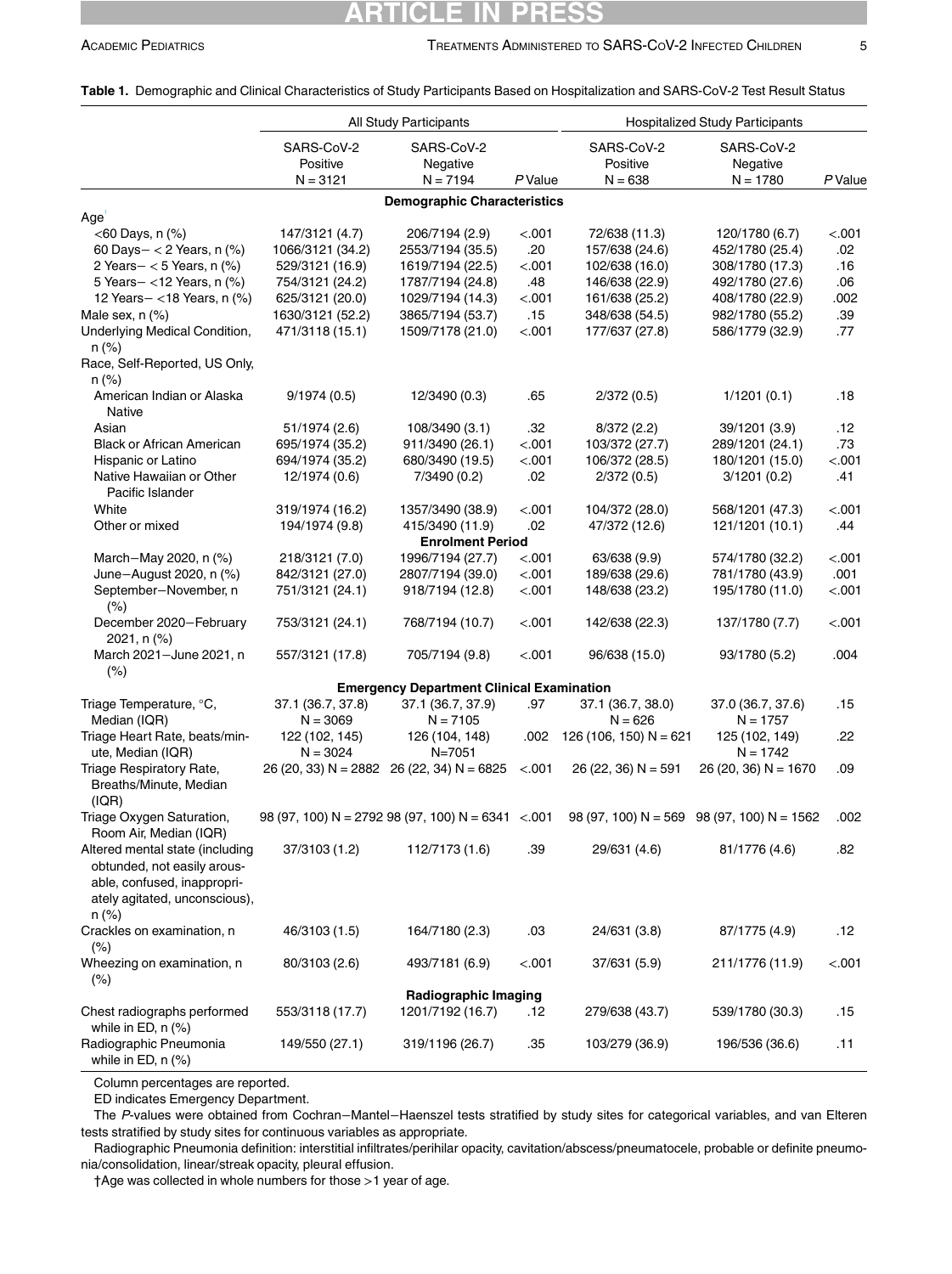<span id="page-5-0"></span>Table 2. Prehospital Visit Therapies Administered, Including Children (and Treatments Provided) Transferred to the Study Institution. All Cells Represent n (%)

|                            | SARS-CoV-2<br>Positive $N = 3121$ | SARS-CoV-2<br>Negative $N = 7194$ | <b>P</b> Value | Admitted<br>$N = 2418$ | Discharged<br>$N = 7897$ | P Value |
|----------------------------|-----------------------------------|-----------------------------------|----------------|------------------------|--------------------------|---------|
| Any Antiviral <sup>t</sup> | 2/3113(0.1)                       | 6/7169(0.1)                       | .51            | 6/2416(0.2)            | 2/7866 (0.03)            | .02     |
| Any Corticosteroid         | 65/3096 (2.1)                     | 293/7135 (4.1)                    | < .001         | 131/2400 (5.5)         | 227/7831 (2.9)           | $-.001$ |
| Oral                       | 31/3096 (1.0)                     | 104/7135 (1.5)                    | .46            | 72/2400 (3.0)          | 63/7831 (0.8)            | $-.001$ |
| Intravenous                | 2/3096(0.1)                       | 14/7135 (0.2)                     | .03            | 13/2400 (0.5)          | 3/7831 (0.04)            | $-.001$ |
| Inhaled                    | 32/3096 (1.0)                     | 175/7135 (2.5)                    | < .001         | 46/2400 (1.9)          | 161/7831 (2.1)           | .04     |
| Intramuscular              | 0/3096(0)                         | 3/7135 (0.04)                     | n/a            | 3/2400(0.1)            | 0/7831(0)                | n/a     |
| Any Antibiotic             | 91/3113 (2.9)                     | 429/7171 (6.0)                    | < .001         | 225/2416 (9.3)         | 295/7868 (3.7)           | $-.001$ |
| Amoxicillin                | 29/3113 (0.9)                     | 151/7171 (2.1)                    | < .001         | 46/2416 (1.9)          | 134/7868 (1.7)           | .08     |
| Antipyretics               | 1511/3113 (48.5)                  | 3863/7173 (53.9)                  | .32            | 1034/2415 (42.8)       | 4340/7871 (55.1)         | $-.001$ |
| Acetaminophen              | 1184/3111 (38.1)                  | 3116/7168 (43.5)                  | .30            | 801/2411 (33.2)        | 3499/7868 (44.5)         | .003    |
| Ibuprofen                  | 592/3110 (19.0)                   | 1833/7169 (25.6)                  | < .001         | 500/2412 (20.7)        | 1925/7867 (24.5)         | .66     |
| Salicylate                 | 20/3112 (0.6)                     | 35/7170 (0.5)                     | .56            | 24/2415 (1.0)          | 31/7867 (0.4)            | .02     |

The P-values were obtained from Cochran−Mantel−Haenszel tests stratified by study sites.

<span id="page-5-1"></span>n/a not estimable by Cochran−Mantel−Haenszel test.

†Includes acyclovir, oseltamivir, valganciclovir.

exacerbations, wheeze, or reactive airways disease did not alter the findings; [eTable 9 in the Supplement.](#page-10-12)

### **DISCUSSION**

Our multinational study revealed that although SARS-CoV-2 test-positive children receive a variety of treatments, no therapies are consistently administered, either to inpatients or outpatients. Corticosteroid administration, the most evidence-based treatment in SARS-CoV-2 infected adults, was not independently associated with SARS-CoV-2 test status, even among hospitalized children and after excluding children with asthma (history or active disease). Although infrequently provided, several treatments were administered more commonly to SARS-CoV-2 test-positive children including remdesivir, hydroxychloroquine, IVIG, and inotropic drugs.

Based primarily on the results of the RECOVERY trial which reported reduced mortality at 28 days associated with dexamethasone treatment of SARS-CoV-2 infected adults who were hospitalized and on supplemental oxygen or receiving mechanical ventilation,<sup>[9](#page-10-8)</sup> corticosteroids are recommended for use in adults with severe COVID- $19.^{14,15}$  $19.^{14,15}$  $19.^{14,15}$  Consequently, dexamethasone use among hospi-talized adults with COVID-19 has become routine.<sup>[16](#page-10-16),[17](#page-10-17)</sup> Although the RECOVERY trial was modified (Version 5) to include children with respiratory COVID-19 infections, $18$  few children have been enrolled and no conclusive evidence exists regarding corticosteroid use in this population. In our study, we found no independent association between corticosteroid use and SARS-CoV-2 status among hospitalized children including those admitted to the ICU. Corticosteroid use was associated with hospitalization, ICU admission (usage increasing in those more unwell), history of asthma, and the presence of wheeze. Thus, corticosteroid administration was likely performed to treat asthma and not SARS-CoV-2 infection. Moreover, as we did not find evidence of interaction between SARS-CoV-2 test status and time, it does not appear that evidence from adult trials is leading to adoption in children.

Although remdesivir trials, which have included more than 13,500 adults, report that use improves clinical outcomes among hospitalized patients, $19$  access and regulatory approval varies by country.<sup>[20](#page-10-20)</sup> As was seen with dexamethasone, remdesivir usage among hospitalized adults has increased as reflected in data from the University of California medical centers where administration increased from 4.9% to 62.5% between June 1 and December 31, 2020.<sup>[16](#page-10-16)</sup> Although pediatric pharmacokinetic data analyzing the association between drug dose, plasma exposure, and intracellular drug exposure remain unavailable, some groups have endorsed remdesivir for use in children with severe  $\text{COVID-19}^{21}$  and case-series describing its use have emerged.<sup>22</sup> A systematic review estimates that remdesivir is administered to  $6.6\%$  of children with severe COVID-19.<sup>[23](#page-10-23)</sup> In our study, only 22 of the 151 SARS-CoV-2-positive children requiring oxygen therapy (ie, severe COVID-19) received remdesivir [\(Table 2\)](#page-5-0). The limited use of this treatment may reflect recruitment prior to the maturation of evidence, lack of pediatric data, limited access, and/or conflicting guidelines.

Monoclonal antibody treatments have recently received emergency use authorizations (EUA) with approved indications including children and newborns with COVID-19 who are at high risk for progressing to severe COVID-19 and/or hospitalization.<sup>[8](#page-10-7)</sup> However, given the limited safety and efficacy data in children, the American Academy of Pediatrics recommends infectious disease consultation prior to use in children <12 years of age, and a North American expert panel recommended against the routine administration of monoclonal antibodies to chil-dren, including those identified in the EUA.<sup>[24](#page-10-24)</sup>

The ramifications of excluding children from COVID-19 clinical trials has increased as the pandemic has evolved. As adult vaccination rates rise, children are increasingly bearing the burden of disease and are treated based on limited evidence often with off-label therapies approved for adults. While early in the pandemic young children were infrequently infected by SARS-CoV- $2<sup>25</sup>$  in our study nearly 80% of cases occurred in children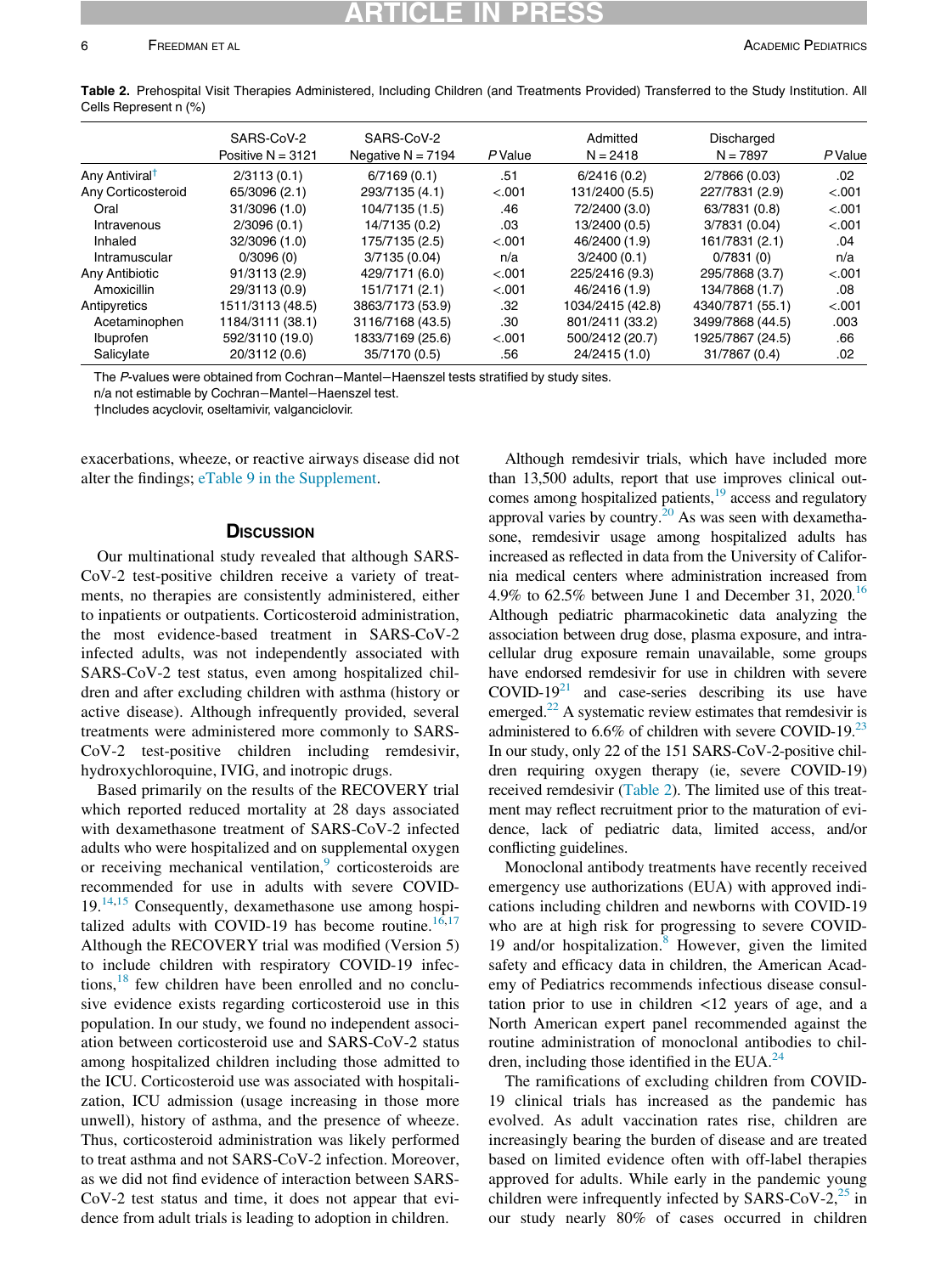### CLE 1

#### <span id="page-6-0"></span>Table 3. Emergency Department, Observation Unit or In-Patient Therapies Administered. All Cells Represent n (%)

|                                     | All Participants                     |                                      |         | SARS-CoV-2 Positive Participants Only |                                    |        |
|-------------------------------------|--------------------------------------|--------------------------------------|---------|---------------------------------------|------------------------------------|--------|
|                                     | SARS-CoV-2<br>Positive<br>$N = 3121$ | SARS-CoV-2<br>Negative<br>$N = 7194$ | P Value | Severe<br>Outcome<br>$N = 89$         | No Severe<br>Outcome<br>$N = 3018$ | PValue |
| Albuterol                           | 142/3091 (4.6)                       | 652/7145 (9.1)                       | < .001  | 31/87 (35.6)                          | 110/2991 (3.7)                     | < .001 |
| Any Antibiotic <sup>†</sup>         | 396/3120 (12.7)                      | 1138/7192 (15.8)                     | < .001  | 60/89 (67.4)                          | 334/3017 (11.1)                    | < .001 |
| Antifungal agent                    | 19/3119 (0.6)                        | 54/7188 (0.8)                        | .72     | 5/88(5.7)                             | 14/3017 (0.5)                      | < .001 |
| Antipyretics                        | 1098/3120 (35.2)                     | 2940/7190 (40.9)                     | .06     | 63/89 (70.8)                          | 1031/3017 (34.2)                   | < .001 |
| Acetaminophen                       | 712/3120 (22.8)                      | 2083/7190 (29.0)                     | .01     | 58/89 (65.2)                          | 654/3017 (21.7)                    | < .001 |
| Ibuprofen                           | 560/3120 (17.9)                      | 1588/7190 (22.1)                     | .05     | 23/89 (25.8)                          | 533/3017 (17.7)                    | .02    |
| Salicylate                          | 16/3120 (0.5)                        | 44/7190 (0.6)                        | .45     | 4/89(4.5)                             | 12/3017 (0.4)                      | < .001 |
| <b>Any Antiviral</b>                | 43/3120 (1.4)                        | 47/7188 (0.7)                        | < .001  | 22/89 (24.7)                          | 21/3017 (0.7)                      | < .001 |
| Remdesivir                          | 25/3120 (0.8)                        | 1/7188(0.01)                         | .001    | 18/89 (20.2)                          | 7/3017 (0.2)                       | < .001 |
| Acyclovir                           | 15/3120 (0.5)                        | 40/7188 (0.6)                        | .72     | 4/89(4.5)                             | 11/3017 (0.4)                      | .001   |
| Ganciclovir                         | 1/3120 (0.03)                        | 3/7188 (0.04)                        | .91     | 0/89(0)                               | 1/3017 (0.03)                      | n/a    |
| Lopinavir/Ritonavir                 | 1/3120 (0.03)                        | 0/7188(0)                            | n/a     | 0/89(0)                               | 1/3017 (0.03)                      | n/a    |
| Oseltamivir                         | 1/3120 (0.03)                        | 2/7188 (0.03)                        | .80     | 0/89(0)                               | 1/3017 (0.03)                      | n/a    |
| Palivizumab                         | 0/3120(0)                            | 1/7188(0.01)                         | n/a     | 0/89(0)                               | 0/3017(0)                          | n/a    |
| Anakinra                            | 1/3115(0.03)                         | 3/7181(0.4)                          | .93     | 0/89(0)                               | 1/3012 (0.03)                      | n/a    |
| Infliximab                          | 0/3115(0)                            | 1/7181 (0.01)                        | n/a     | 0/89(0)                               | 0/3012(0)                          | n/a    |
| Any Corticosteroid                  | 219/3120 (7.0)                       | 759/7190 (10.6)                      | < .001  | 38/89 (42.7)                          | 180/3017 (6.0)                     | < .001 |
| Inhaled                             | 18/3120 (0.6)                        | 106/7190 (1.5)                       | .001    | 3/89(3.4)                             | 15/3017 (0.5)                      | .005   |
| Intravenous                         | 61/3120 (2.0)                        | 174/7190 (2.4)                       | .03     | 27/89 (30.3)                          | 34/3017 (1.1)                      | < .001 |
| Oral                                | 147/3120 (4.7)                       | 505/7190 (7.0)                       | .02     | 13/89 (14.6)                          | 133/3017 (4.4)                     | < .001 |
| Convalescent Plasma*                | 4/2518(0.2)                          | 2/4643 (0.04)                        | .27     | 2/71(2.8)                             | 2/2435(0.1)                        | .02    |
| <b>ECMO</b>                         | 0/3083(0)                            | 2/7142 (0.03)                        | n/a     | 0/85(0)                               | 0/2985(0)                          | n/a    |
| Hydration                           |                                      |                                      |         |                                       |                                    |        |
| Intravenous fluids                  | 569/3121 (18.2)                      | 1524/7192 (21.2)                     | < .001  | 66/89 (74.2)                          | 503/3018 (16.7)                    | < .001 |
| Nasogastric fluids                  | 17/3121 (0.5)                        | 53/7191 (0.7)                        | .09     | 7/89(7.9)                             | 10/3018 (0.3)                      | < .001 |
| Hydroxychloroquine                  | 8/3120 (0.3)                         | 4/7190(0.1)                          | .03     | 2/89(2.2)                             | 6/3017(0.2)                        | .07    |
| <b>Hypertonic Saline</b>            | 12/3085 (0.4)                        | 49/7142 (0.7)                        | .17     | 4/86(4.7)                             | 8/29986 (0.3)                      | < .001 |
| Intravenous Immunoglobulin*         | 14/2518 (0.6)                        | $17/4644(0.4)^{4}$                   | .67     | 10/71(14.1)                           | 4/2435(0.2)                        | < .001 |
| Inotropic support                   | 19/3085 (0.6)                        | 28/7141 (0.4)                        | .47     | 19/87 (21.8)                          | 0/2985(0)                          | n/a    |
| Oxygen and Respiratory Support, Any | 151/3090 (4.9)                       | 402/7146 (5.6)                       | .002    | 64/89 (71.9)                          | 86/2988 (2.9)                      | < .001 |
| <b>CPAP</b>                         | 6/3090(0.2)                          | 13/7146 (0.2)                        | .71     | 6/89(6.7)                             | 0/2988(0)                          | n/a    |
| <b>BiPAP</b>                        | 12/3090 (0.4)                        | 21/7146 (0.3)                        | .65     | 12/89 (13.5)                          | 0/2988(0)                          | n/a    |
| Endotracheal Intubation/LMA         | 22/3090 (0.7)                        | 43/7146 (0.6)                        | .98     | 22/89 (24.7)                          | 0/2988(0)                          | n/a    |
| <b>Renal Replacement Therapy</b>    | 1/3085 (0.03)                        | 11/7142 (0.2)                        | .16     | 1/86(1.2)                             | 0/2986(0)                          | n/a    |

CPAP indicates Continuous Positive Airway Pressure; BiPAP, Bilevel Positive Airway Pressure; and ECMO, Extracorporeal Membrane Oxygenation.

The P-values were obtained from Cochran−Mantel−Haenszel tests stratified by study sites.

n/a not estimable by Cochran−Mantel−Haenszel test.

\*Data field added to survey after study launch.

†For more detailed antibiotic usage − see [Supplementary Table 5.](#page-10-12)

<span id="page-6-2"></span><span id="page-6-1"></span>‡Of the 17 SARS-CoV-2 test-negative administered intravenous immunoglobulin, 13 with Kawasaki Disease, one with Idiopathic Thrombocytopenia Purpura, on with encephalitis, one with scarlet fever, and one child had acute inflammatory demyelinating polyneuropathy. None of these children had SARS-CoV-2 antibody testing performed.

<12 years of age. The latter finding is in keeping with an international network cohort study that used real-world data from European primary care records, South Korean and US insurance claims, and hospital databases to conclude that most COVID-19 diagnoses occur among children aged  $\lt$ 4 years of age.<sup>[6](#page-10-5)</sup> This finding highlights the importance of closing the gap which continues to expand, with evidence regarding the care of adults, particularly those who are critically ill continuously increasing, while progress in pediatric treatments lags and remains limited. A bibliographic analysis identified no pediatric interventional studies and few articles regarding therapeutics.[26](#page-10-26) Of the initial 275 COVID-19 interventional clinical trials registered on ClinicalTrials.gov, only 30 (11%) were open to patients <18 years old.<sup>[27](#page-10-27)</sup> In January 2021, the situation remained unchanged, with  $\langle 10\%$  of registered interventional COVID-19 trials including children. $18$ 

The lack of regulatory authorization and high-quality data to guide therapeutic management of children is not a new problem. In the United States, the proportion of medications prescribed to children that are off-label ranges from  $62\%$  to  $85\%$ .<sup>[28](#page-11-0)–30</sup> In 2003, the Pediatric Research Equity Act was signed into law in the United States, with the goal of ensuring earlier access to information on drug approvals for children. Although only 34% of pediatric postmarketing studies mandated by the Pediatric Research Equity Act had been completed after 7 years of follow $up,$ <sup>[31](#page-11-1)</sup>, the COVID pandemic and has highlighted the failure of this law to achieve its aims.

Novel approaches are needed to generate the data to inform the care of children. Bayesian designs can permit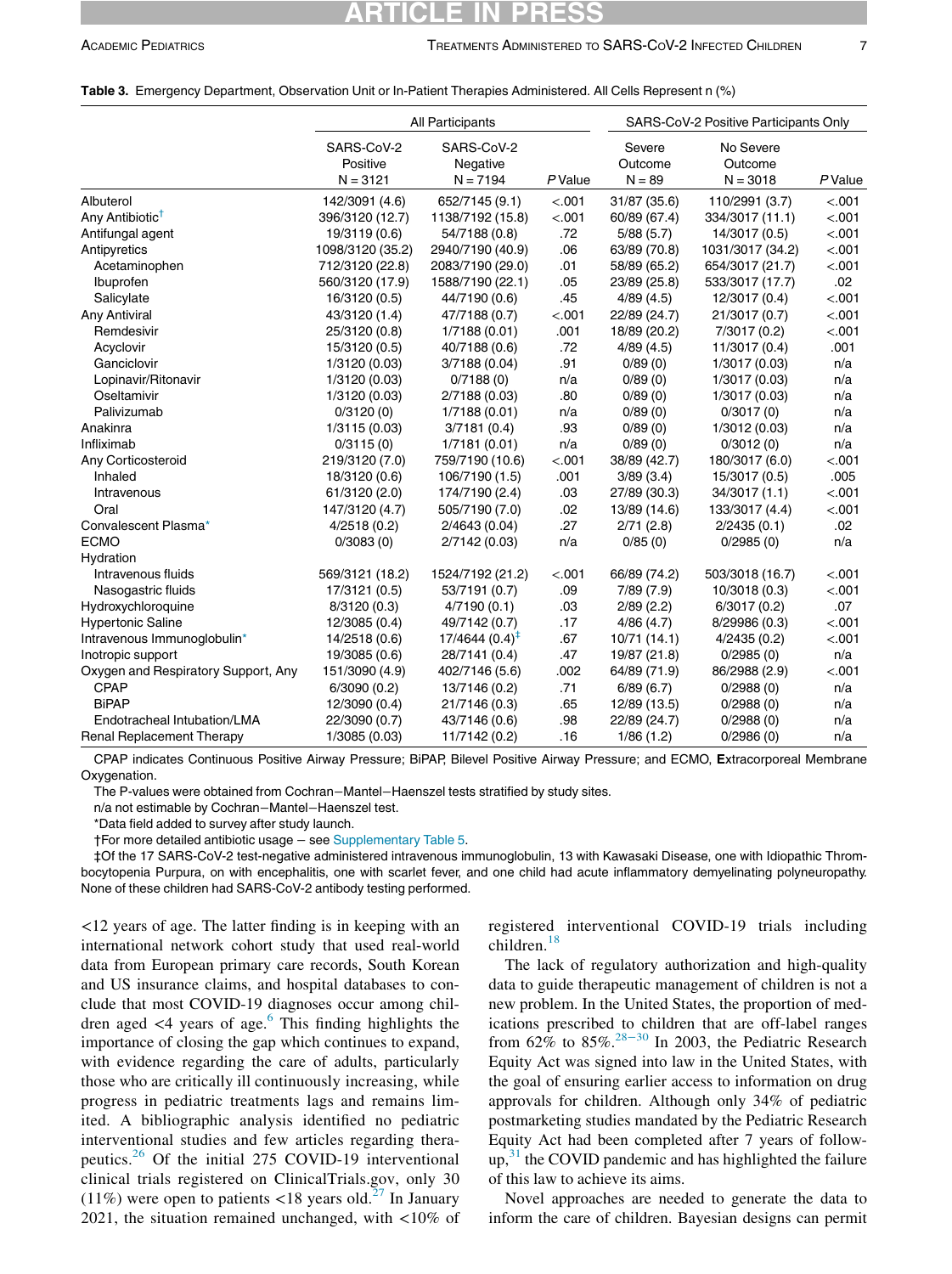## RTICLE

### 8 FREEDMAN ET AL ACADEMIC PEDIATRICS

<span id="page-7-0"></span>

| Table 4. Unadjusted Odds of Emergency Department, Observation Unit or Inpatient Therapies Administered to Hospitalized Children With |  |  |  |
|--------------------------------------------------------------------------------------------------------------------------------------|--|--|--|
| a Positive SARS-CoV-2 Test Result                                                                                                    |  |  |  |

|                                            | SARS-CoV-2<br>Positive; $N = 638$ | SARS-CoV-2<br>Negative; $N = 1780$ | Unadjusted OR<br>(95%CI) | $P$ Value |
|--------------------------------------------|-----------------------------------|------------------------------------|--------------------------|-----------|
| Albuterol                                  | 88/609 (14.4)                     | 350/1734 (20.2)                    | 0.60(0.45, 0.81)         | .001      |
| Antibiotics <sup>†</sup>                   | 317/637 (49.8)                    | 857/1780 (48.1)                    | 1.04 (0.84, 1.29)        | .70       |
| Any Antiviral <sup>†</sup>                 | 42/637 (6.6)                      | 46/1779 (2.6)                      | 3.27 (1.93, 5.54)        | < .001    |
| Acyclovir                                  | 15/637 (2.4)                      | 39/1779 (2.2)                      | 1.60(0.81, 3.14)         | .17       |
| Ganciclovir                                | 1/637(0.2)                        | 3/1779(0.2)                        | 1.83 (0.15, 22.87)       | .64       |
| Lopinavir/Ritonavir                        | 1/637(0.2)                        | 0/1779(0)                          | n/a                      | n/a       |
| Oseltamivir                                | 0/637(0)                          | 2/1779(0.1)                        | n/a                      | n/a       |
| Palivizumab                                | 0/637(0)                          | 1/1779(0.1)                        | n/a                      | n/a       |
| Remdesivir                                 | 25/637 (3.9)                      | 1/1779(0.1)                        | 21.11 (3.63, 122.59)     | .001      |
| Anakinra                                   | 1/635(0.2)                        | 3/1776(0.2)                        | 1.40 (0.13, 15.58)       | .79       |
| Infliximab                                 | 0/635(0)                          | 1/1776(0)                          | n/a                      | n/a       |
| <b>Antifungal Agents</b>                   | 15/636 (2.4)                      | 50/1779 (2.8)                      | 1.03(0.55, 1.94)         | .93       |
| Any Corticosteroid                         | 110/637 (17.3)                    | 397/1779 (22.3)                    | 0.76(0.58, 0.99)         | .04       |
| Inhaled                                    | 15/637 (2.4)                      | 89/1779 (5.0)                      | 0.54(0.30, 0.97)         | .04       |
| Intravenous                                | 56/637 (8.8)                      | 157/1779 (8.8)                     | 0.91(0.63, 1.33)         | .63       |
| Oral                                       | 47/637 (7.4)                      | 177/1779 (9.9)                     | 0.81(0.56, 1.18)         | .28       |
| <b>Chest Drainage Procedure</b>            | 5/602(0.8)                        | 7/1734(0.4)                        | 1.86 (0.49, 7.02)        | .36       |
| Convalescent Plasma*                       | 4/492(0.8)                        | 2/1023(0.2)                        | 6.60 (0.62, 69.94)       | .12       |
| Extracorporeal Membrane Oxygenation        | 0/601(0)                          | 2/1731(0.1)                        | n/a                      | n/a       |
| Hydroxychloroquine                         | 7/637(1.1)                        | 4/1779 (0.2)                       | 6.30 (1.43, 27.70)       | .02       |
| <b>Hypertonic Saline</b>                   | 8/603(1.3)                        | 40/1731 (2.3)                      | 0.82(0.36, 1.88)         | .63       |
| Inotropic Support                          | 20/603 (3.3)                      | 27/1730 (1.6)                      | 1.85(0.91, 3.77)         | .09       |
| Intravenous Immunoqlobulin*                | 14/492 (2.8)                      | 17/1023 (1.7)                      | 1.12 (0.46, 2.70)        | .81       |
| Oxygen and Respiratory Support             | 148/608 (24.3)                    | 376/1735 (21.7)                    | 0.92(0.71, 1.20)         | .53       |
| <b>Continuous Positive Airway Pressure</b> | 6/608(1.0)                        | 13/1735 (0.7)                      | 0.83(0.26, 2.63)         | .75       |
| <b>Bilevel Positive Airway Pressure</b>    | 13/608 (2.1)                      | 21/1735 (1.2)                      | 1.39 (0.63, 3.04)        | .41       |
| Invasive ventilation by ETT/LMA            | 22/608 (3.6)                      | 48/1735 (2.8)                      | 0.97(0.54, 1.75)         | 0.92      |
| <b>Renal Replacement Therapy</b>           | 2/603(0.3)                        | 11/1731 (0.6)                      | 0.65(0.12, 3.45)         | .61       |

ETT indicates Endotracheal Tube; LMA, Laryngeal Mask Airway.

The P-values and OR's were obtained from Cochran−Mantel−Haenszel tests stratified by study sites.

<span id="page-7-1"></span>n/a not estimable by Cochran−Mantel−Haenszel test.

\*Data field added to survey after study launch.

†Only those administered to >1.0% of any subgroup are specifically listed.

the use of historical adult data to generate a probability distribution to inform the design of pediatric trials which can integrate the adult data into the analytic plan, thereby reducing the required sample size.<sup>32</sup> Bayesian hierarchical modeling can also be used to combine data from simulta-neously conducted adult and pediatric trials.<sup>[33](#page-11-3)</sup> Such an approach can provide improved efficacy estimates in each population based on the similarity of effect. In the best case scenario, the effects are similar; if the effects are discordant, the adult estimate would have limited effect on that of the pediatric one.

Propensity matched designs are an alternative approach that can be used to examine and infer treatment effects when an adequately powered trial is not possible. However, since investigators have no control over treatment allocation in observational studies, confounding by indication may lead to misleading treatment effect estimates. To reduce the impact of confounding, propensity scores can be used to estimate the probability, based on pre-treatment characteristics, that a patient would receive the experimental treatment. The propensity score can be used to perform matching or stratification<sup>[34](#page-11-4)</sup> and such analyses tend to produce treatment effects that are similar to randomized clinical trials. $35$ 

Our study has several limitations. We do not know why some children received certain treatments and others did not and we are unable to clearly evaluate if an intervention improved outcomes. We could not correlate intervention timing to clinician knowledge of SARS-CoV-2 test results as the latter data was not recorded. Delays in test turnaround time may have led to the empiric administration of COVID-specific treatments to children who were test-negative. This is particularly relevant to those enrolled in the early days of the pandemic, as there were often delays in the reporting of SARS-CoV-2 test results. We did not factor into our analysis the timing of availability of evidence supporting various interventions, the age range for which certain treatments are approved, and participant severity of illness which varied between participating centers based on testing policies. While study participants were matched based on day of testing and study site, no additional matching was performed to guide recruitment. Consequently, our SARS-CoV-2-positive and negative children differ in some characteristics. While several of these were adjusted for in our model, other confounders likely remain. The hospitalization rate in our study is higher than population estimates for COVID-19-infected children; this likely reflects the fact that children seeking ED care are more unwell than those seeking treatment at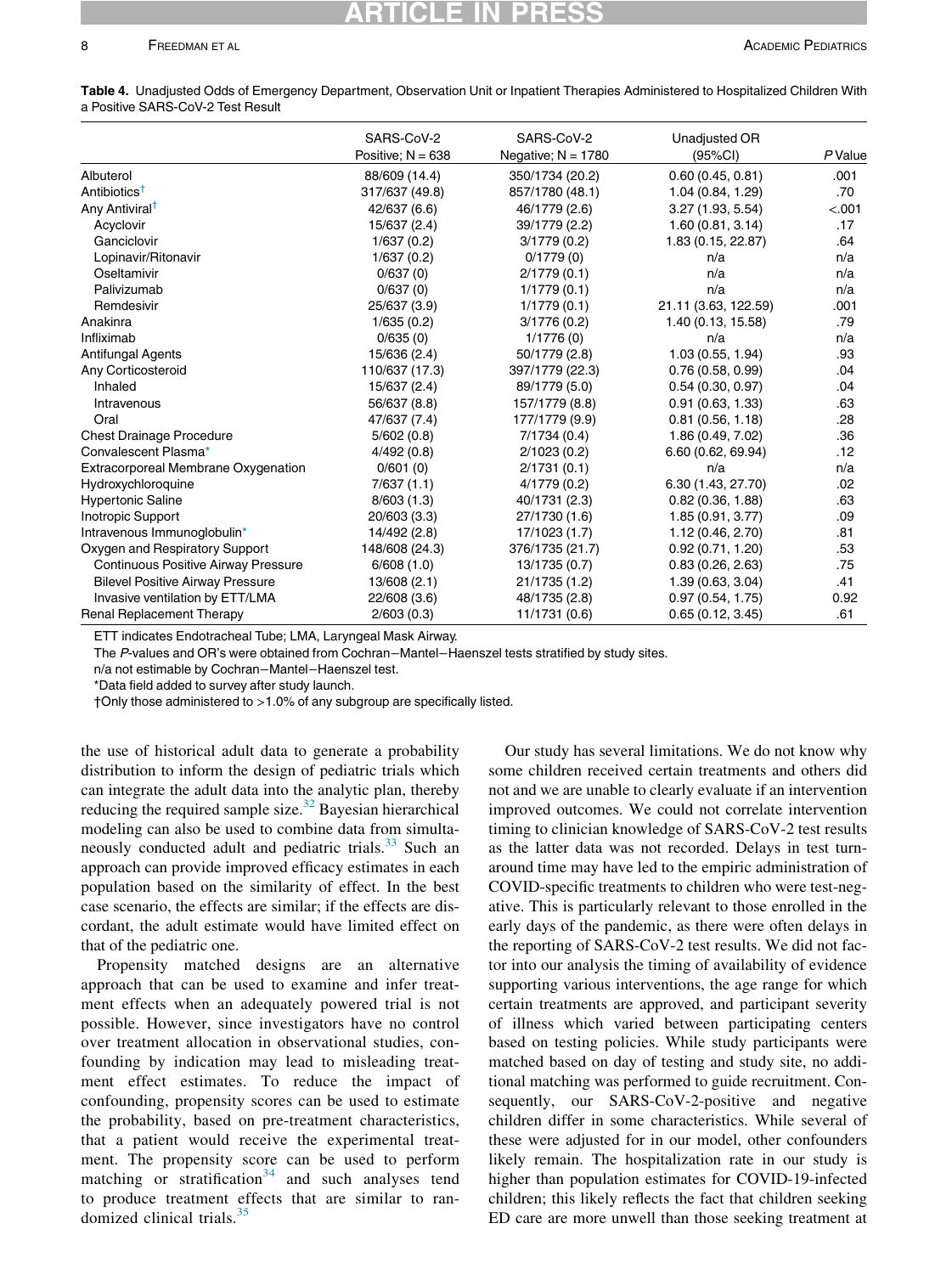### RTICLE IN

|                                                                 | All Study Participants ( $N = 10237$ ,<br>Received = $906$ <sup>*</sup> |                  |                    | Hospitalized at Index Visit<br>$(N = 2336,$ Received = 431) <sup>T</sup> |  |
|-----------------------------------------------------------------|-------------------------------------------------------------------------|------------------|--------------------|--------------------------------------------------------------------------|--|
|                                                                 | Odds Ratio (95%CI)                                                      | P-Value          | Odds Ratio (95%CI) | P-Value                                                                  |  |
| SARS-CoV-2 Nucleic Acid Test, Positive                          | 0.58(0.27, 1.26)                                                        | .17              | 0.65(0.23, 1.84)   | .41                                                                      |  |
| Age Group                                                       |                                                                         |                  |                    |                                                                          |  |
| $<$ 60 Days                                                     | 0.17(0.08, 0.39)                                                        | < .001           | 0.18(0.08, 0.40)   | < .001                                                                   |  |
| 60 Days - $<$ 2.0 Years                                         | 0.52(0.40, 0.68)                                                        | < .001           | 0.34(0.23, 0.51)   | < .001                                                                   |  |
| 2.0 Years - $<$ 5.0 Years                                       | 1.32 (1.03, 1.70)                                                       | .03 <sub>1</sub> | 1.23 (0.85, 1.78)  | .28                                                                      |  |
| 5.0 Years - $<$ 12.0 Years                                      | 0.98(0.77, 1.25)                                                        | .86              | 0.94(0.68, 1.32)   | .74                                                                      |  |
| 12.0 Years - < 18.0 Years                                       | reference                                                               |                  | reference          |                                                                          |  |
| Month of Enrolment                                              |                                                                         |                  |                    |                                                                          |  |
| March-May 2020                                                  | Reference                                                               |                  | Reference          |                                                                          |  |
| June-August 2020                                                | 1.07 (0.84, 1.37)                                                       | .60              | 1.01(0.71, 1.43)   | .95                                                                      |  |
| September-November 2020                                         | 1.27 (0.91, 1.79)                                                       | .17              | 0.88(0.52, 1.50)   | .64                                                                      |  |
| December 2020-February 2021                                     | 1.22(0.85, 1.75)                                                        | .28              | 0.74(0.40, 1.36)   | .34                                                                      |  |
| March-June 2021                                                 | 1.33(0.93, 1.90)                                                        | .13              | 0.52(0.23, 1.17)   | .11                                                                      |  |
| History of Asthma, Yes                                          | 1.96 (1.61, 2.38)                                                       | < .001           | 1.55(1.14, 2.11)   | .005                                                                     |  |
| <b>Chronic Condition/Comorbidity</b><br>(Excluding Asthma), Yes | 1.27(1.05, 1.53)                                                        | .01              | 1.01(0.77, 1.31)   | .97                                                                      |  |
| Wheezing on History or Examination, Yes                         | 12.2 (10.20, 14.59)                                                     | < 0.001          | 8.91 (6.49, 12.23) | < .001                                                                   |  |
| Hospitalized at the Index Visit, Yes                            | 4.6 (3.79, 5.61)                                                        | < .001           | N/A                |                                                                          |  |
| Intensive Care Unit Admission, Yes                              | N/A                                                                     |                  | 2.46 (1.75, 3.45)  | < .001                                                                   |  |
| <b>Interaction Terms</b>                                        |                                                                         |                  |                    |                                                                          |  |
| Overall                                                         |                                                                         | .35              |                    | .12                                                                      |  |
| SARS-CoV-2 positive x June to August 2020                       | 1.31(0.55, 3.10)                                                        | .54              | 0.95(0.29, 3.11)   | .93                                                                      |  |
| SARS-CoV-2 positive $\times$ September                          | 1.60(0.67, 3.81)                                                        | .29              | 2.28 (0.67, 7.73)  | .19                                                                      |  |
| to November 2020                                                |                                                                         |                  |                    |                                                                          |  |
| SARS-CoV-2 positive $\times$ December 2020<br>to February 2021  | 1.53 (0.64, 3.70)                                                       | .34              | 1.93 (0.55, 6.86)  | .31                                                                      |  |
| SARS-CoV-2 positive $\times$ March to June 2021                 | 2.18 (0.91, 5.24)                                                       | .08              | 3.17 (0.78, 12.93) | .11                                                                      |  |

<span id="page-8-0"></span>Table 5. Multivariable Conditional Logistic Regression Model Matching by Study Site Evaluating Likelihood of Receiving an Oral or Intravenous Corticosteroid at the Index Emergency Department Visit, at Discharge, or During Hospitalization

N/A, the variable was not included in the regression model.

\*2 sites (22 observations) dropped because of no steroid prescribed in these sites.

<span id="page-8-1"></span>†5 sites (55 observations) dropped because of no steroid prescribed in these sites; 2 sites (15 observations) dropped because of all prescribed steroid in this site.

their primary care provider's office. Moreover, participating sites were predominantly tertiary care centers and some participants were transferred to these sites. Additionally, testing regimes varied between and within sites and over time. Early in the pandemic, SARS-CoV-2 testing was limited to the most unwell children. As the test positivity rate varied during the recruitment period, and between countries, our recruitment approach was modified to minimize its impact on our analytical inferences due to uneven recruitment between sites and countries. Further, to overcome confidentiality and privacy barriers associated with data sharing in an international study, we did not record data from potentially eligible children who declined to participate. Lastly, while we did record race for participants in Canada and the United States, due to the challenges of recording race separately for each of our European countries, those data were not collected.

In conclusion, we found that few SARS-CoV-2 infected children received any specific SARS-CoV-2 therapies. We found no independent association between corticosteroid use and SARS-CoV-2 test status in children, even among those hospitalized. Thus, there is an urgent need for research to include children to provide pediatric-specific data that can be used to guide the treatment of children who are now bearing a significant burden of COVID-19 disease.

### DATA ACCESS, RESPONSIBILITY AND ANALYSIS

Drs. Stephen Freedman, Jianling Xie, and Daniel Tancredi had full access to all the data in the study and they take responsibility for the integrity of the data and the accuracy of the data analysis.

### CIHR OPEN ACCESS POLICY

All research papers generated from CIHR funded projects must be freely accessible through the Publisher's website or an online repository within 12 months of publication.

### DATA SHARING

Any reasonable requests to share data will be considered by the PERN-COVID-19 study group steering committee subject to institutional agreements and ethics approvals. Data requests should be sent to the corresponding author.

### CONTRIBUTORS' STATEMENT

Stephen B. Freedman designed the study, contributed to data acquisition, analysis and interpretation, drafted the manuscript, obtained funding, provided administrative, technical and material support and provided supervision.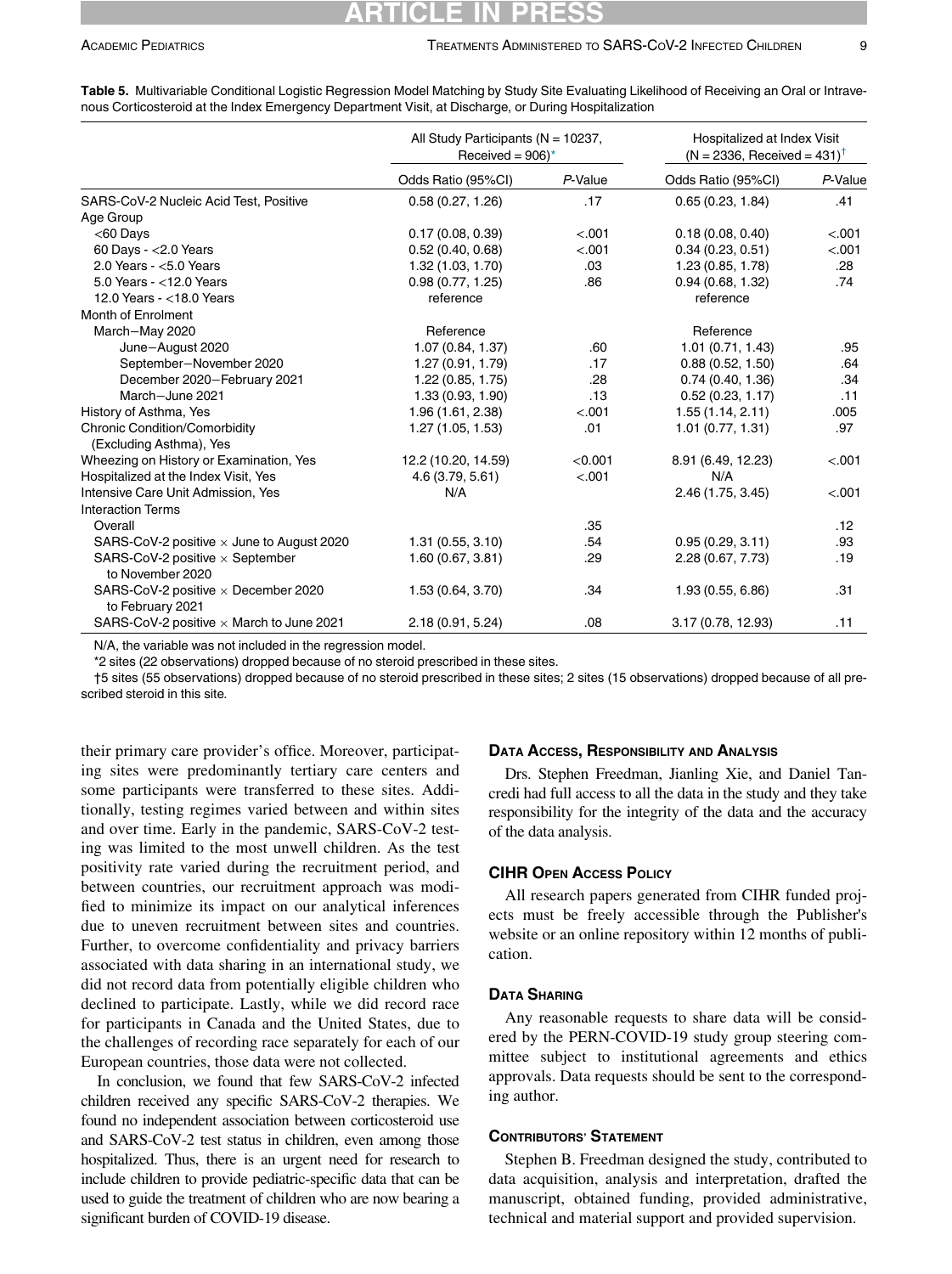## ARTICLE IN

Nathan Kuppermann, and Todd A. Florin designed the study, contributed to data acquisition, analysis and interpretation, critically reviewed the manuscript, obtained funding, provided administrative, technical and material support and provided supervision.

Anna L. Funk designed the study, contributed to data acquisition, analysis and interpretation, critically reviewed the manuscript, obtained funding, and provided administrative, technical and material support.

Kelly Kim and Lilliam Ambroggio contributed to conception and design, data acquisition, analysis and interpretation and critically reviewed the manuscript.

Jianling Xie contributed to data acquisition, analysis and interpretation, critically reviewed the manuscript, and conducted the statistical analyses.

Daniel Tancredi contributed to conception and design, data acquisition, analysis and interpretation, critically reviewed the manuscript, provided statistical analysis guidance and obtained funding.

Stuart R Dalziel, Mark I. Neuman and Santiago Mintegi contributed to conception and design, data acquisition, analysis and interpretation, critically reviewed the manuscript, obtained funding and provided supervision.

Amy C. Plint, Terry P Klassen and Marina Salvadori contributed to conception and design, data acquisition, analysis and interpretation, critically reviewed the manuscript, and obtained funding.

Richard Malley and Daniel C. Payne contributed to conception and design, interpretation of data, critically reviewed the manuscript, and obtained funding.

Jessica Gomez-Vargas, Yaron Finkelstein, Kristen A. Breslin, Pradip P Chaudhari, Kelly R. Bergmann, Jasmine R. Nebhrajani, Fahd A. Ahmad, Nipam P. Shah, Vikram J. Sabhaney, Meredith L. Borland, Kerry Caperell, Usha Avva, Michael A. Gardiner, Nidhya Navanandan, Maren M. Lunoe, Iker Gangoiti, Laura F. Sartori, Carmen Campos, April J. Kam, Jonathan C. Cherry, Bruce Wright, Alexander J. Rogers, Claudia R. Morris, Sarah M. Becker, Usha Sethuraman, Ana F. Dragovetzky, Viviana Pavlicich, Isabel Beneyto, Andrea K. Morrison, Shu-Ling Chong, Naveen Poonai, Maria Y. Kwok, Laura Palumbo, Michelle Eckerle, and Muhammad Wassem contributed to acquisition of data, interpretation of data and critically reviewed the manuscript.

All authors approved the final version to be published.

### **FUNDING**

This work was supported by grants from the Canadian Institutes of Health Research (Operating Grant: COVID-19 - Clinical management), Alberta Innovates, the Alberta Health Service − University of Calgary - Clinical Research Fund, the Alberta Children's Hospital Research Institute, and the COVID-19 Research Accelerator Funding Track (CRAFT) Program at the University of California, Davis. Dr. Stephen Freedman is supported by the Alberta Children's Hospital Foundation Professorship in Child Health and Wellness. Dr. Stuart Dalziel is supported by Cure Kids New Zealand. Anna Funk, PhD, is supported

by the University of Calgary Eyes-High Post-Doctoral Research Fund. None of the funders played any role in the design or conduct of the study, collection, management, analysis, or interpretation of the data, or in the preparation, review, or approval of the manuscript and decision to submit the manuscript for publication.

#### **ACKNOWLEDGMENTS**

Pediatric Emergency Research Network-COVID-19 Study Team

Kristen A. Breslin  $MD$ ,<sup>1</sup> Pradip P Chaudhari  $MD$ ,<sup>2</sup> Kelly R. Bergmann DO, MS<sup>3</sup> Jasmine R. Nebhrajani MD,<sup>4</sup> Fahd A. Ahmad MD,  $MSCI<sup>5</sup> Nipam P. Shah MD, MBBS,  $MPH<sup>6</sup> Vikram J. Sabhaney  $MD$ ,<sup>7</sup>$$ Meredith L. Borland MD,<sup>8</sup> Kerry Caperell MD, MS, MBA,<sup>9</sup> Usha Avva MD,<sup>10</sup> Michael A. Gardiner MD,<sup>11</sup> Nidhya Navanandan MD,<sup>12</sup> Maren M. Lunoe MD,<sup>13</sup> Iker Gangoiti MD,<sup>14</sup> Laura F. Sartori MD, MPH<sup>15</sup> Carmen Campos MD,<sup>16</sup> April J. Kam MD,<sup>17</sup> Jonathan C. Cherry MD,<sup>18</sup> Bruce Wright MD,<sup>19</sup> Alexander J. Rogers MD,<sup>20</sup> Claudia R. Morris MD,<sup>21</sup> Sarah M. Becker MD,<sup>22</sup> Usha Sethuraman MD,<sup>23</sup> Ana F. Dragovetzky MD,<sup>24</sup> Viviana Pavlicich MD,<sup>25</sup> Isabel Beneyto MD,<sup>26</sup> Andrea K. Morrison MD, MS<sup>27</sup> Shu-Ling Chong MPH,<sup>28</sup> Naveen Poonai MD,<sup>29</sup> Maria Y. Kwok MD, MPH<sup>30</sup> Laura Palumbo MD,<sup>31</sup> Michelle Eckerle MD,<sup>32</sup> Muhammad Wassem MD<sup>33</sup>

1 Children's National Hospital, Washington, DC, United States

2 Division of Emergency and Transport Medicine, Children's Hospital Los Angeles and Keck School of Medicine of the University of Southern California, Los Angeles, United States

3 Department of Emergency Medicine, Children's Minnesota, Minneapolis, United States

4 St. Mary's Medical Center, West Palm Beach, United States

5 Department of Pediatrics, Washington University School of Medicine, St. Louis, United States

6 Division of Pediatric Emergency Medicine, Department of Pediatrics, University of Alabama at Birmingham, Birmingham, United States

7 Department of Paediatrics, University of British Columbia, Vancouver, Canada

8 Perth Children's Hospital; Divisions of Emergency Medicine and Paediatrics, School of Medicine, University of Western Australia, Perth, Australia

9 University of Louisville, Norton Children's Hospital, Louisville, United States

10 Division of Pediatric Emergency Medicine, Joseph M Sanzari Children's Hospital, Hackensack UMC, Hackensack Meridian Health, Hackensack, United States (Current Affiliation: Department of Emergency Medicine, Chilton Medical Center, Atlantic Health, Pompton Plains, United States)

11 Department of Pediatrics, University of California San Diego, Rady Children's Hospital, San Diego, United States

12 Department of Pediatrics, University of Colorado School of Medicine, Aurora, United States

13 UPMC Children's Hospital of Pittsburgh, Pittsburgh, United States

14 Pediatric Emergency Department, Biocruces Bizkaia Health Research Institute, Hospital Universitario Cruces, University of the Basque Country, UPV/EHU, Bilbao, Spain

15 Children's Hospital of Philadelphia, Division of Pediatric Emergency Medicine, Department of Pediatrics, Philadelphia, United States

16 Hospital Universitario Miguel Servet, Pediatric Emergency Department, Zaragoza, Spain

17 Department of Pediatrics, Division of Emergency Medicine, McMaster Children's Hospital, Hamilton, Canada

18 Department of Pediatric Emergency Medicine, IWK Health Centre, Dalhousie University, Halifax, Canada

19 Department of Pediatrics, University of Alberta, Women's and Children's Research Institute, Edmonton, Canada

20 Departments of Emergency Medicine and Pediatrics, University of Michigan School of Medicine, Ann Arbor, United States

21 Department of Pediatrics, Division of Emergency Medicine, Emory University School of Medicine, Children's Healthcare of Atlanta, Atlanta, United States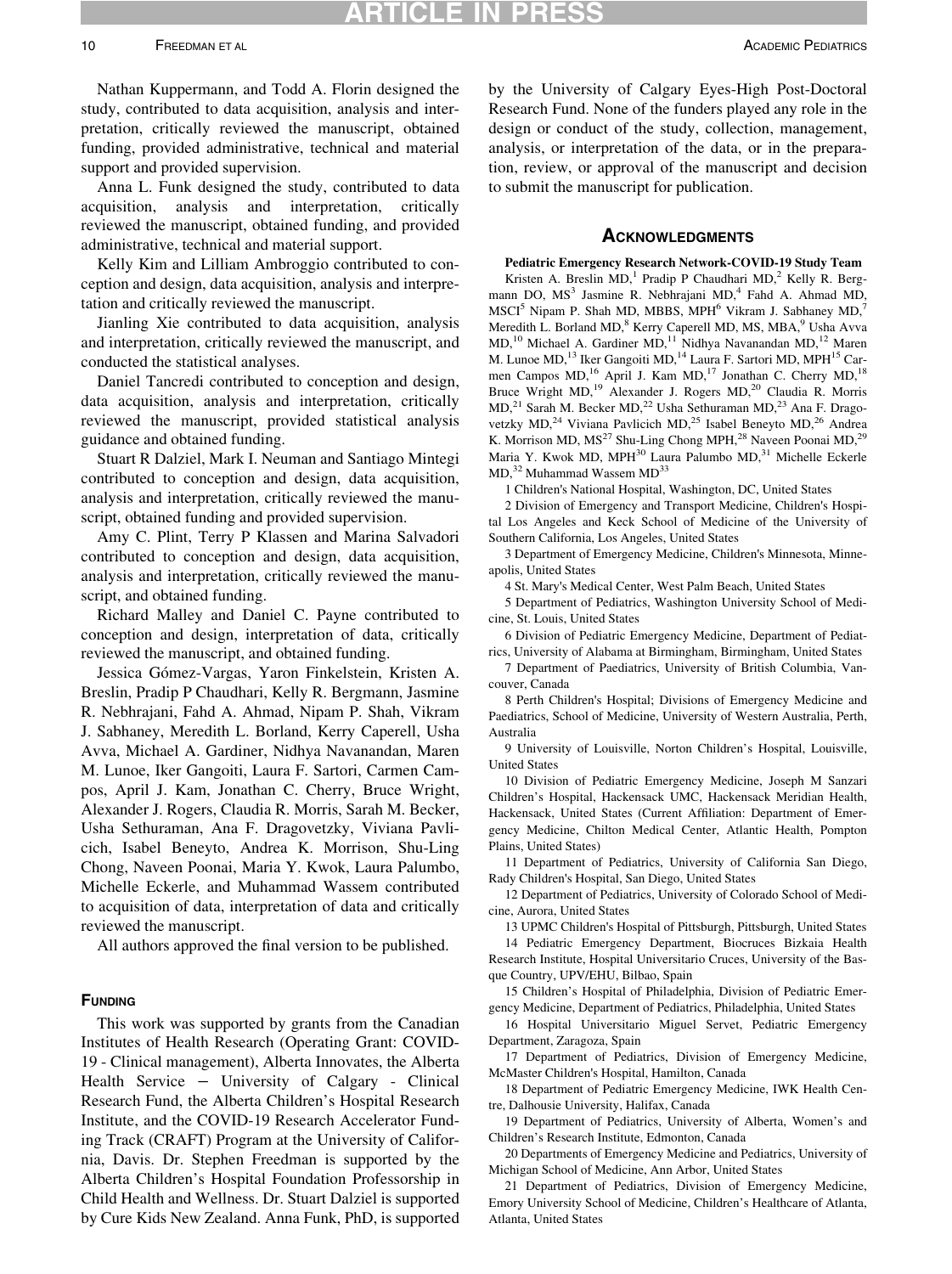<span id="page-10-7"></span>22 Primary Children's Hospital, Intermountain Healthcare, Salt Lake City, United States

23 Division of Emergency Medicine and Department of Pediatrics, Children's Hospital of Michigan, Central Michigan University, Detroit, United States

24 Hospital de Pediatría "Prof. Dr. Juan P. Garrahan", RIDEPLA, Buenos Aires, Argentina

<span id="page-10-9"></span><span id="page-10-8"></span>25 Pediatric Emergency Department, Hospital General Pediatrico Niños de Acosta Ñu, Facultad de Medicina, Universidad Privada del Pacífico, San Lorenzo, Paraguay

26 Pediatrics, Hospital Francesc de Borja, Gandia, Spain

27 Division of Emergency Medicine, Department of Pediatrics, Medical College of Wisconsin, Milwaukee, United States

<span id="page-10-10"></span>28 Department of Emergency Medicine, KK Women's and Children's Hospital, Duke-NUS Medical School, SingHealth Duke-NUS Global Health Institute, Singapore

<span id="page-10-11"></span>29 Departments of Pediatrics, Internal Medicine, Epidemiology and Biostatistics, Schulich School of Medicine & Dentistry, Child Health Research Institute, Division of Paediatric Emergency Medicine, London, Canada

<span id="page-10-13"></span>30 Department of Emergency Medicine, New York Presbyterian Morgan Stanley Children's Hospital, Columbia University Irving Medical Center, New York City, United States

<span id="page-10-14"></span>31 ASST Spedali Civili di Brescia - Pronto soccorso pediatrico, Brescia, Italy

<span id="page-10-15"></span>32 Department of Pediatrics, University of Cincinnati College of Medicine; Cincinnati Children's Hospital, Division of Pediatric Emergency Medicine, Cincinnati, United States

<span id="page-10-16"></span>33 Lincoln Medical Center, Bronx New York, New York City, United **States**.

### SUPPLEMENTARY DATA

<span id="page-10-18"></span><span id="page-10-17"></span><span id="page-10-12"></span>Supplementary data related to this article can be found online at <https://doi.org/10.1016/j.acap.2022.04.006>.

### **REFERENCES**

- <span id="page-10-19"></span><span id="page-10-0"></span>1. Centers for Disease Control and Prevention. Cases of coronavirus disease (COVID-19) in the U.S. Available at: [https://covid.cdc.gov/](https://covid.cdc.gov/covid-data-tracker/?CDC_AA_refVal=https%3A%2F%2Fwww.cdc.gov%2Fcoronavirus%2F2019-ncov%2Fcases-updates%2Fcases-in-us.html#demographics) [covid-data-tracker/?CDC\\_AA\\_refVal=https%3A%2F%2Fwww.](https://covid.cdc.gov/covid-data-tracker/?CDC_AA_refVal=https%3A%2F%2Fwww.cdc.gov%2Fcoronavirus%2F2019-ncov%2Fcases-updates%2Fcases-in-us.html#demographics) [cdc.gov%2Fcoronavirus%2F2019-ncov](https://covid.cdc.gov/covid-data-tracker/?CDC_AA_refVal=https%3A%2F%2Fwww.cdc.gov%2Fcoronavirus%2F2019-ncov%2Fcases-updates%2Fcases-in-us.html#demographics)%[2Fcases-updates%2F](https://covid.cdc.gov/covid-data-tracker/?CDC_AA_refVal=https%3A%2F%2Fwww.cdc.gov%2Fcoronavirus%2F2019-ncov%2Fcases-updates%2Fcases-in-us.html#demographics) [cases-in-us.html#demographics.](https://covid.cdc.gov/covid-data-tracker/?CDC_AA_refVal=https%3A%2F%2Fwww.cdc.gov%2Fcoronavirus%2F2019-ncov%2Fcases-updates%2Fcases-in-us.html#demographics) Accessed December 17, 2021.
- <span id="page-10-21"></span><span id="page-10-20"></span><span id="page-10-1"></span>2. Centers for Disease Control and Prevention. Coronavirus disease 2019 (COVID-19)-Associated Hospitalization Surveillance Network (COVID-NET). Available at: [https://www.cdc.gov/coronavi](https://www.cdc.gov/coronavirus/2019-ncov/covid-data/covid-net/purpose-methods.html) [rus/2019-ncov/covid-data/covid-net/purpose-methods.html](https://www.cdc.gov/coronavirus/2019-ncov/covid-data/covid-net/purpose-methods.html). Accessed August 6, 2021.
- <span id="page-10-22"></span><span id="page-10-2"></span>3. Preston LE, Chevinsky JR, Kompaniyets L, et al. Characteristics and disease severity of US children and adolescents diagnosed with COVID-19. JAMA Netw Open. 2021;4:e215298. [https://doi.org/](https://doi.org/10.1001/jamanetworkopen.2021.5298) [10.1001/jamanetworkopen.2021.5298](https://doi.org/10.1001/jamanetworkopen.2021.5298). -e.
- <span id="page-10-24"></span><span id="page-10-23"></span><span id="page-10-3"></span>4. Kainth MK, Goenka PK, Williamson KA, et al. Northwell Health COVID-19 Research Consortium. Early experience of COVID-19 in a US Children's Hospital. Pediatrics. 2020;146:e2020003186. <https://doi.org/10.1542/peds.2020-003186>.
- <span id="page-10-25"></span><span id="page-10-4"></span>5. [Zachariah P, Johnson CL, Halabi KC, et al. Epidemiology, clinical](http://refhub.elsevier.com/S1876-2859(22)00234-0/sbref0005) [features, and disease severity in patients with coronavirus disease](http://refhub.elsevier.com/S1876-2859(22)00234-0/sbref0005) 2019 (COVID-19) in a children'[s hospital in New York City, New](http://refhub.elsevier.com/S1876-2859(22)00234-0/sbref0005) York. JAMA Pediatr[. 2020;174:e202430.](http://refhub.elsevier.com/S1876-2859(22)00234-0/sbref0005)
- <span id="page-10-26"></span><span id="page-10-5"></span>6. Duarte-Salles T, Vizcaya D, Pistillo A, et al. Thirty-day outcomes of children and adolescents with COVID-19: an international experience. Pediatrics. 2021;148:e2020042929. [https://doi.org/10.1542/](https://doi.org/10.1542/peds.2020-042929) [peds.2020-042929.](https://doi.org/10.1542/peds.2020-042929)
- <span id="page-10-27"></span><span id="page-10-6"></span>7. [Swann OV, Holden KA, Turtle L, et al. Clinical characteristics of](http://refhub.elsevier.com/S1876-2859(22)00234-0/sbref0007) [children and young people admitted to hospital with covid-19 in](http://refhub.elsevier.com/S1876-2859(22)00234-0/sbref0007) [United Kingdom: prospective multicentre observational cohort](http://refhub.elsevier.com/S1876-2859(22)00234-0/sbref0007) study. BMJ[. 2020;370:m3249.](http://refhub.elsevier.com/S1876-2859(22)00234-0/sbref0007)
- 8. U.S. Food & Drug Administration. FDA expands authorization of two monoclonal antibodies for treatment and post-exposure prevention of COVID-19 to younger pediatric patients, including newborns. Available at: [https://www.fda.gov/news-events/press](https://www.fda.gov/news-events/press-announcements/fda-expands-authorization-two-monoclonal-antibodies-treatment-and-post-exposure-prevention-covid-19)[announcements/fda-expands-authorization-two-monoclonal-antibod](https://www.fda.gov/news-events/press-announcements/fda-expands-authorization-two-monoclonal-antibodies-treatment-and-post-exposure-prevention-covid-19) [ies-treatment-and-post-exposure-prevention-covid-19.](https://www.fda.gov/news-events/press-announcements/fda-expands-authorization-two-monoclonal-antibodies-treatment-and-post-exposure-prevention-covid-19) Accessed December 17, 2021.
- 9. [The RECOVERY Collaborative Group. Dexamethasone in hospital](http://refhub.elsevier.com/S1876-2859(22)00234-0/sbref0009)[ized patients with Covid-19.](http://refhub.elsevier.com/S1876-2859(22)00234-0/sbref0009) N Engl J Med. 2020;384:693–704.
- 10. Chan K, Beck C, Chauvin-Kimoff L, et al. The acute management of paediatric coronavirus disease 2019 (COVID-19). Available at: [https://www.cps.ca/en/documents/position/the-acute-management](https://www.cps.ca/en/documents/position/the-acute-management-of-paediatric-coronavirus-disease-2019covid-19)[of-paediatric-coronavirus-disease-2019covid-19](https://www.cps.ca/en/documents/position/the-acute-management-of-paediatric-coronavirus-disease-2019covid-19). Accessed February 11, 2021.
- 11. [Funk AL, Florin TA, Dalziel SR, et al. Prospective cohort study of](http://refhub.elsevier.com/S1876-2859(22)00234-0/sbref0011) [children with suspected SARS-CoV-2 infection presenting to paedi](http://refhub.elsevier.com/S1876-2859(22)00234-0/sbref0011)[atric emergency departments: a Paediatric Emergency Research](http://refhub.elsevier.com/S1876-2859(22)00234-0/sbref0011) [Networks \(PERN\) study protocol.](http://refhub.elsevier.com/S1876-2859(22)00234-0/sbref0011) BMJ Open. 2021;11:e042121.
- 12. [Lisboa Bastos M, Tavaziva G, Abidi SK, et al. Diagnostic accuracy](http://refhub.elsevier.com/S1876-2859(22)00234-0/sbref0012) [of serological tests for covid-19: systematic review and meta-analy](http://refhub.elsevier.com/S1876-2859(22)00234-0/sbref0012)sis. BMJ[. 2020;370:m2516.](http://refhub.elsevier.com/S1876-2859(22)00234-0/sbref0012)
- 13. [Breslow N. Covariance adjustment of relative-risk estimates in](http://refhub.elsevier.com/S1876-2859(22)00234-0/sbref0013) matched studies. Biometrics[. 1982;38:661–672.](http://refhub.elsevier.com/S1876-2859(22)00234-0/sbref0013)
- 14. [Nasa P, Azoulay E, Khanna AK, et al. Expert consensus statements](http://refhub.elsevier.com/S1876-2859(22)00234-0/sbref0014) [for the management of COVID-19-related acute respiratory failure](http://refhub.elsevier.com/S1876-2859(22)00234-0/sbref0014) [using a Delphi method.](http://refhub.elsevier.com/S1876-2859(22)00234-0/sbref0014) Crit Care. 2021;25:106.
- 15. COVID-19 Treatment Guidelines Panel. Coronavirus Disease 2019 (COVID-19) Treatment Guidelines. National Institutes of Health. Available at: [https://www.covid19treatmentguidelines.nih.gov/.](https://www.covid19treatmentguidelines.nih.gov/) Accessed December 17, 2021.
- 16. [Watanabe JH, Kwon J, Nan B, et al. Medication use patterns in hos](http://refhub.elsevier.com/S1876-2859(22)00234-0/sbref0016)[pitalized patients with COVID-19 in California during the pan](http://refhub.elsevier.com/S1876-2859(22)00234-0/sbref0016)demic. JAMA Network Open[. 2021;4:e2110775. -e.](http://refhub.elsevier.com/S1876-2859(22)00234-0/sbref0016)
- 17. Crothers K, DeFaccio R, Tate J, et al. Dexamethasone in hospitalised coronavirus-19 patients not on intensive respiratory support. Eur Respir J. 2021;2102532. [https://doi.org/10.11183/13993003.02532-2021.](https://doi.org/10.11183/13993003.02532-2021)
- 18. [Fleming PF, Gale C, Molloy EJ, et al. Paediatric research in the](http://refhub.elsevier.com/S1876-2859(22)00234-0/sbref0018) [times of COVID-19.](http://refhub.elsevier.com/S1876-2859(22)00234-0/sbref0018) Pediatr Res. 2021;90:267–271.
- 19. [Lai CC, Chen CH, Wang CY, et al. Clinical efficacy and safety of](http://refhub.elsevier.com/S1876-2859(22)00234-0/sbref0019) [remdesivir in patients with COVID-19: a systematic review and net](http://refhub.elsevier.com/S1876-2859(22)00234-0/sbref0019)[work meta-analysis of randomized controlled trials.](http://refhub.elsevier.com/S1876-2859(22)00234-0/sbref0019) J Antimicrob Chemother[. 2021;76:1962–1968.](http://refhub.elsevier.com/S1876-2859(22)00234-0/sbref0019)
- 20. [Hordijk L, Patnaik P. Covid-19: EU countries spent over](http://refhub.elsevier.com/S1876-2859(22)00234-0/sbref0020) €220m [stockpiling remdesivir despite lack of effectiveness, finds investiga](http://refhub.elsevier.com/S1876-2859(22)00234-0/sbref0020)tion. BMJ[. 2020;371:m4749.](http://refhub.elsevier.com/S1876-2859(22)00234-0/sbref0020)
- 21. [Chiotos K, Hayes M, Kimberlin DW, et al. Multicenter Interim](http://refhub.elsevier.com/S1876-2859(22)00234-0/sbref0021) [Guidance on use of antivirals for children with coronavirus disease](http://refhub.elsevier.com/S1876-2859(22)00234-0/sbref0021) [2019/severe acute respiratory syndrome coronavirus 2.](http://refhub.elsevier.com/S1876-2859(22)00234-0/sbref0021) J Pediatric Infect Dis Soc[. 2021;10:34–48.](http://refhub.elsevier.com/S1876-2859(22)00234-0/sbref0021)
- 22. Goldman DL, Aldrich ML, Hagmann SHF, et al. Compassionate use of remdesivir in children with severe COVID-19. Pediatrics. 2021;147: e2020047803. <https://doi.org/10.1542/peds.2020-047803>.
- 23. [Panda PK, Sharawat IK, Natarajan V, et al. COVID-19 treatment in](http://refhub.elsevier.com/S1876-2859(22)00234-0/sbref0023) [children: a systematic review and meta-analysis.](http://refhub.elsevier.com/S1876-2859(22)00234-0/sbref0023) J Family Med Prim Care[. 2021;10:3292–3302.](http://refhub.elsevier.com/S1876-2859(22)00234-0/sbref0023)
- 24. [Wolf J, Abzug MJ, Wattier RL, et al. Initial guidance on use of](http://refhub.elsevier.com/S1876-2859(22)00234-0/sbref0024) [monoclonal antibody therapy for treatment of coronavirus dis](http://refhub.elsevier.com/S1876-2859(22)00234-0/sbref0024)[ease 2019 in children and adolescents.](http://refhub.elsevier.com/S1876-2859(22)00234-0/sbref0024) J Pediatric Infect Dis Soc[. 2021;10:629–634.](http://refhub.elsevier.com/S1876-2859(22)00234-0/sbref0024)
- 25. [Wu Z, McGoogan JM. Characteristics of and important lessons from](http://refhub.elsevier.com/S1876-2859(22)00234-0/sbref0025) [the coronavirus disease 2019 \(COVID-19\) outbreak in China: sum](http://refhub.elsevier.com/S1876-2859(22)00234-0/sbref0025)[mary of a report of 72 314 cases from the Chinese Center for Dis](http://refhub.elsevier.com/S1876-2859(22)00234-0/sbref0025)[ease Control and Prevention.](http://refhub.elsevier.com/S1876-2859(22)00234-0/sbref0025) JAMA. 2020;323:1239–1242.
- 26. [Stilwell PA, Munro APS, Basatemur E, et al. Bibliography of pub](http://refhub.elsevier.com/S1876-2859(22)00234-0/sbref0026)[lished COVID-19 in children literature.](http://refhub.elsevier.com/S1876-2859(22)00234-0/sbref0026) Arch Dis Child. [2021;107:168–172.](http://refhub.elsevier.com/S1876-2859(22)00234-0/sbref0026)
- 27. [Hwang TJ, Randolph AG, Bourgeois FT. Inclusion of children in](http://refhub.elsevier.com/S1876-2859(22)00234-0/sbref0027) [clinical trials of treatments for coronavirus disease 2019 \(COVID-](http://refhub.elsevier.com/S1876-2859(22)00234-0/sbref0027)19). JAMA Pediatrics[. 2020;174:825–826.](http://refhub.elsevier.com/S1876-2859(22)00234-0/sbref0027)